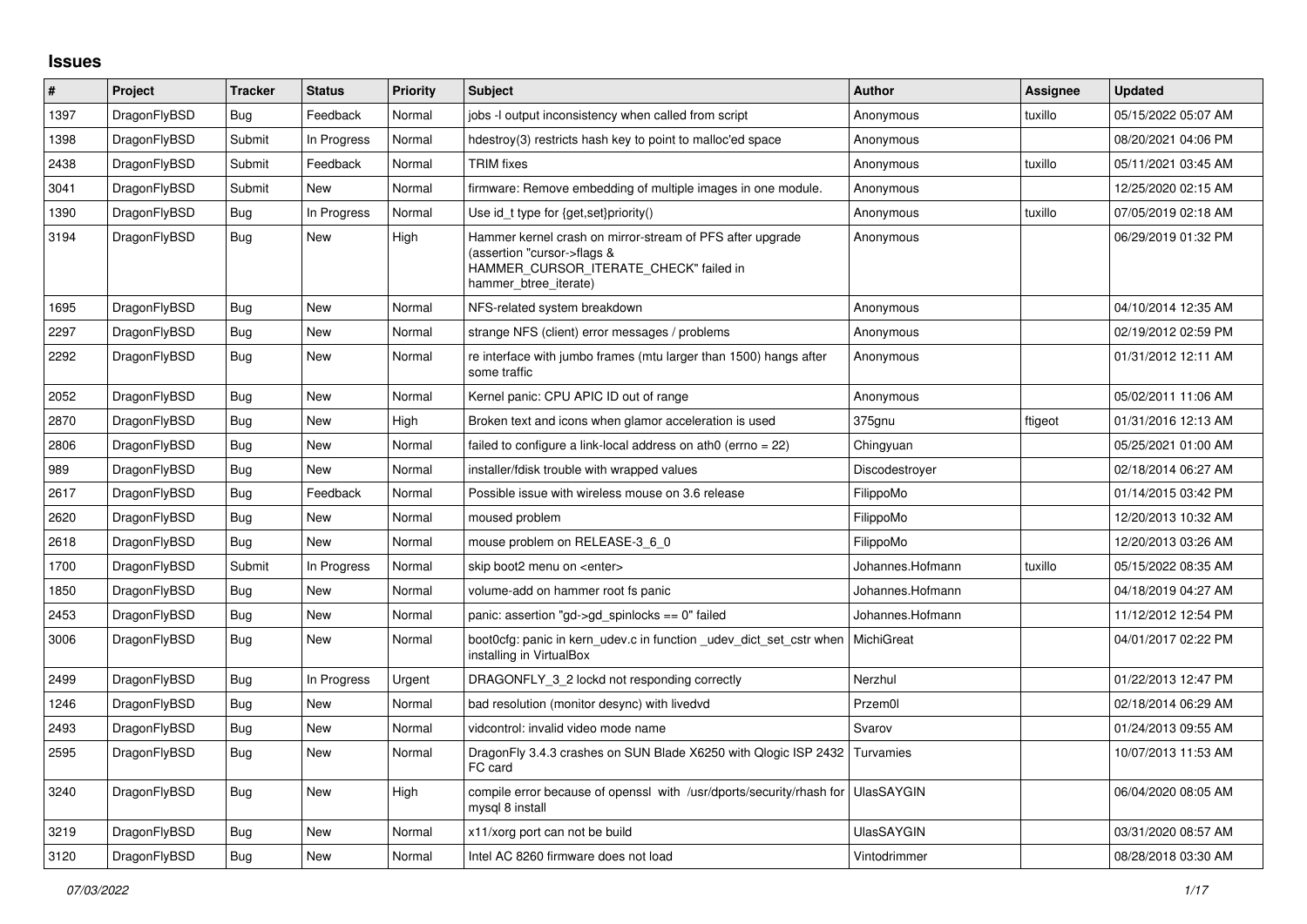| $\#$ | Project      | <b>Tracker</b> | <b>Status</b> | <b>Priority</b> | Subject                                                                                                                      | <b>Author</b>      | <b>Assignee</b> | <b>Updated</b>      |
|------|--------------|----------------|---------------|-----------------|------------------------------------------------------------------------------------------------------------------------------|--------------------|-----------------|---------------------|
| 2852 | DragonFlyBSD | Bug            | New           | Normal          | Hammer File System - hangs on undo during system boot / mount -<br>will not recover on DragonFlyBSD newer than 3.6.0         | abale              |                 | 05/11/2021 04:07 AM |
| 1941 | DragonFlyBSD | <b>Bug</b>     | New           | Normal          | wlan config crash                                                                                                            | abandon.every.hope |                 | 12/24/2010 07:54 PM |
| 2250 | DragonFlyBSD | <b>Bug</b>     | <b>New</b>    | Normal          | Kernel panic                                                                                                                 | adamk              |                 | 11/23/2018 01:10 AM |
| 3300 | DragonFlyBSD | <b>Bug</b>     | New           | Normal          | Running Xvnc from TigerVNC package through the INETD daemon<br>in TCP WAIT mode fails hard                                   | adrian             |                 | 01/08/2022 04:25 AM |
| 3301 | DragonFlyBSD | <b>Bug</b>     | New           | Normal          | Gkrellm from the packages is not showing logged in users in main<br>window, logged in users always $== 0$                    | adrian             |                 | 01/08/2022 04:24 AM |
| 3299 | DragonFlyBSD | <b>Bug</b>     | In Progress   | Normal          | DragonFlyBSD reports utterly wrong uptime (most of the time, right<br>after booting in)                                      | adrian             |                 | 11/11/2021 01:43 PM |
| 2210 | DragonFlyBSD | <b>Bug</b>     | New           | Normal          | Bugtracker cannot assign default project for new users                                                                       | ahuete.devel       |                 | 11/17/2011 11:30 AM |
| 1824 | DragonFlyBSD | <b>Bug</b>     | Feedback      | Normal          | kernel panic, x86, 2.7.3.859.ge5104                                                                                          | akirchhoff135014   |                 | 03/10/2013 07:49 AM |
| 1921 | DragonFlyBSD | <b>Bug</b>     | In Progress   | Normal          | we miss mlockall                                                                                                             | alexh              | tuxillo         | 06/18/2022 04:08 AM |
| 1714 | DragonFlyBSD | <b>Bug</b>     | New           | Low             | hwpmc                                                                                                                        | alexh              | swildner        | 08/18/2012 02:03 PM |
| 2329 | DragonFlyBSD | <b>Bug</b>     | <b>New</b>    | Normal          | ibm x3550 & acpi                                                                                                             | ano                |                 | 06/03/2014 11:37 AM |
| 2520 | DragonFlyBSD | <b>Bug</b>     | <b>New</b>    | Normal          | panic: assertion "IS_SERIALIZED((ifp->if_serializer))" failed in<br>if_default_serialize_assert at /usr/src/sys/net/if.c:437 | ano                |                 | 03/09/2013 12:14 AM |
| 3311 | DragonFlyBSD | <b>Bug</b>     | New           | Low             | TrueCrypt support may cause kernel crash                                                                                     | arcade@b1t.name    |                 | 04/29/2022 06:19 AM |
| 3278 | DragonFlyBSD | <b>Bug</b>     | <b>New</b>    | Normal          | Second screen image is distorted                                                                                             | arcade@b1t.name    |                 | 07/10/2021 03:36 AM |
| 3209 | DragonFlyBSD | <b>Bug</b>     | <b>New</b>    | Normal          | svc has some minor bugs                                                                                                      | arcade@b1t.name    |                 | 10/24/2019 09:08 AM |
| 2878 | DragonFlyBSD | <b>Bug</b>     | New           | Low             | [fix] CCVER problem when using clang and cpu extensions<br>(intrinsics)                                                      | arcade@b1t.name    |                 | 06/24/2016 04:25 AM |
| 2882 | DragonFlyBSD | <b>Bug</b>     | New           | Low             | bridge sends packets from individual interfaces                                                                              | arcade@b1t.name    |                 | 01/09/2016 12:43 PM |
| 2877 | DragonFlyBSD | <b>Bug</b>     | New           | Low             | sed fails when working with UTF-8 locale and non-UTF symbols                                                                 | arcade@b1t.name    |                 | 12/30/2015 11:20 AM |
| 1148 | DragonFlyBSD | <b>Bug</b>     | In Progress   | Low             | BCM4311 wireless network adapter detected but not functional                                                                 | archimedes.gaviola |                 | 05/11/2021 04:00 AM |
| 2107 | DragonFlyBSD | <b>Bug</b>     | New           | Normal          | 2.10.1 sata dvd drive issue                                                                                                  | ausppc             |                 | 07/31/2011 08:41 PM |
| 331  | DragonFlyBSD | <b>Bug</b>     | In Progress   | Normal          | ftpsesame (aka Bridging S01E03)                                                                                              | bastyaelvtars      |                 | 03/09/2013 12:28 PM |
| 3132 | DragonFlyBSD | Bug            | New           | Low             | unifdef mined                                                                                                                | bcallah            |                 | 04/26/2018 08:34 PM |
| 1718 | DragonFlyBSD | Bug            | Feedback      | Normal          | IDE disk drive not detected by x86_64 2.6.1 Live CD                                                                          | bcox               |                 | 11/27/2021 08:25 AM |
| 3282 | DragonFlyBSD | Bug            | <b>New</b>    | Normal          | unexpected errno value from fopen()                                                                                          | bhaible            |                 | 07/10/2021 03:34 AM |
| 3283 | DragonFlyBSD | <b>Bug</b>     | New           | Normal          | mknodat() cannot create FIFOs                                                                                                | bhaible            |                 | 07/10/2021 03:34 AM |
| 3284 | DragonFlyBSD | <b>Bug</b>     | New           | Normal          | Wrong towlower() result for U+038A                                                                                           | bhaible            |                 | 07/10/2021 03:34 AM |
| 3281 | DragonFlyBSD | <b>Bug</b>     | <b>New</b>    | Normal          | Crash after leaving unattended for a while                                                                                   | bhaible            |                 | 07/10/2021 03:32 AM |
| 1882 | DragonFlyBSD | Bug            | <b>New</b>    | Low             | Idea for handling new USB vendor/device codes                                                                                | bmk                |                 | 10/20/2010 12:15 PM |
| 3101 | DragonFlyBSD | <b>Bug</b>     | New           | Low             | PFI CGI install not working in dragonflybsd 5.0.1 USB install                                                                | bnegre82           |                 | 05/11/2021 04:14 AM |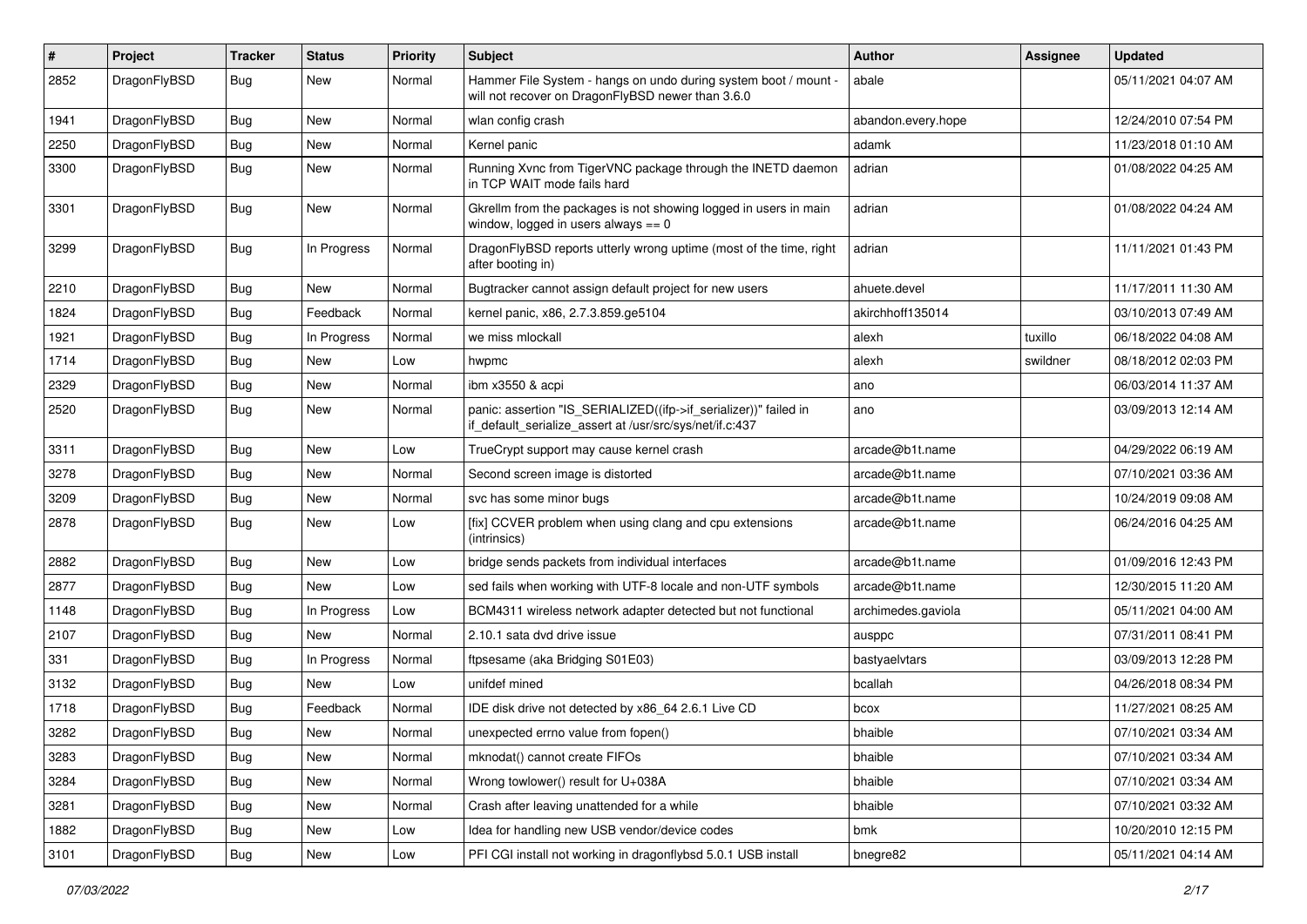| $\sharp$ | Project      | <b>Tracker</b> | <b>Status</b> | <b>Priority</b> | Subject                                                                                                       | <b>Author</b> | Assignee | <b>Updated</b>      |
|----------|--------------|----------------|---------------|-----------------|---------------------------------------------------------------------------------------------------------------|---------------|----------|---------------------|
| 3110     | DragonFlyBSD | Bug            | <b>New</b>    | Normal          | crash with ipfw3 under load                                                                                   | bnegre82      |          | 12/09/2017 06:22 AM |
| 1594     | DragonFlyBSD | Bug            | New           | Normal          | Kernel panic during boot from Live CD on Dell E6400                                                           | bodie         |          | 05/11/2021 03:54 AM |
| 1521     | DragonFlyBSD | Bug            | Feedback      | Normal          | amd64 2.4 livecd won't mount root at boot                                                                     | bolapara      |          | 01/28/2018 03:45 AM |
| 2115     | DragonFlyBSD | Bug            | New           | Normal          | [msk] system freeze after receive some paquet                                                                 | bsdsx         |          | 08/22/2011 10:22 AM |
| 725      | DragonFlyBSD | Bug            | In Progress   | Low             | 'make distribution' fails w/'ro' /usr/obj                                                                     | c.turner      |          | 03/09/2013 01:01 PM |
| 2319     | DragonFlyBSD | Bug            | <b>New</b>    | Normal          | crypt/passwd forward compat                                                                                   | c.turner1     |          | 02/28/2012 12:39 PM |
| 2265     | DragonFlyBSD | Bug            | New           | Normal          | mbsrtowcs does not properly handle invalid mbstate_t in ps                                                    | c.turner1     | swildner | 01/10/2012 07:56 PM |
| 1618     | DragonFlyBSD | Bug            | Feedback      | Normal          | collision for 'struct pmap' when using RPC and <sys user.h=""></sys>                                          | carenas       |          | 05/11/2021 04:05 AM |
| 3143     | DragonFlyBSD | Bug            | <b>New</b>    | Normal          | assertion "0" failed in hammer2 inode xop chain sync                                                          | cbin          |          | 07/18/2018 12:50 PM |
| 2859     | DragonFlyBSD | Bug            | New           | Low             | Installer configuration menu always highlights "Select timezone", no<br>matter which step was last completed. | cgag          |          | 12/02/2015 01:54 PM |
| 2858     | DragonFlyBSD | Bug            | New           | Low             | Installer "Local or UTC" question should have "No" selected by<br>default.                                    | cgag          |          | 12/02/2015 01:18 PM |
| 3139     | DragonFlyBSD | Bug            | New           | Normal          | USB Mouse Does Not Work in DragonflyBSD guest on VirtualBox                                                   | chiguy1256    |          | 06/24/2018 10:14 PM |
| 3280     | DragonFlyBSD | <b>Bug</b>     | New           | Normal          | KMS console and i915(4) not working in 6.0                                                                    | cmusser       |          | 07/10/2021 03:35 AM |
| 2736     | DragonFlyBSD | <b>Bug</b>     | New           | High            | kernel panics on acpi timer probe function                                                                    | cnb           |          | 05/11/2021 03:55 AM |
| 2735     | DragonFlyBSD | <b>Bug</b>     | New           | Urgent          | iwn panics SYSSASSERT                                                                                         | cnb           |          | 05/11/2021 03:55 AM |
| 1481     | DragonFlyBSD | Bug            | Feedback      | Normal          | panic: assertion: kva_p(buf) in soopt_from_kbuf (after ipfw pipe<br>show, 2.2.1-R)                            | combiner      |          | 05/11/2021 04:01 AM |
| 742      | DragonFlyBSD | Bug            | In Progress   | Normal          | umount problems with multiple mounts                                                                          | corecode      | tuxillo  | 06/25/2022 04:02 AM |
| 731      | DragonFlyBSD | <b>Bug</b>     | New           | Normal          | system freeze on "slice too large"                                                                            | corecode      | tuxillo  | 06/25/2022 04:01 AM |
| 1587     | DragonFlyBSD | <b>Bug</b>     | Feedback      | Normal          | can't gdb across fork                                                                                         | corecode      | tuxillo  | 05/11/2021 03:54 AM |
| 1584     | DragonFlyBSD | Bug            | In Progress   | Normal          | can't use ssh from jail: debug1: read passphrase: can't open<br>/dev/tty: Device busy                         | corecode      | tuxillo  | 05/11/2021 03:53 AM |
| 1583     | DragonFlyBSD | Bug            | In Progress   | Normal          | panic: assertion: cursor->trans->sync_lock_refs > 0 in<br>hammer recover cursor                               | corecode      | tuxillo  | 05/11/2021 03:53 AM |
| 1556     | DragonFlyBSD | <b>Bug</b>     | <b>New</b>    | Normal          | many processes stuck in "hmrrcm", system unusable                                                             | corecode      | tuxillo  | 05/11/2021 03:52 AM |
| 1547     | DragonFlyBSD | <b>Bug</b>     | In Progress   | Normal          | disklabel64 automatic sizing                                                                                  | corecode      | tuxillo  | 05/11/2021 03:52 AM |
| 1528     | DragonFlyBSD | <b>Bug</b>     | In Progress   | Normal          | ktrace does not show proper return values for pipe(2)                                                         | corecode      | tuxillo  | 05/11/2021 03:52 AM |
| 1475     | DragonFlyBSD | <b>Bug</b>     | In Progress   | Normal          | kernel blocks with low memory and syscons setting a high res mode   corecode<br>/ scrollback                  |               | tuxillo  | 05/11/2021 03:52 AM |
| 1474     | DragonFlyBSD | <b>Bug</b>     | New           | Normal          | ithread 1 unexpectedly rescheduled                                                                            | corecode      | tuxillo  | 05/11/2021 03:52 AM |
| 1469     | DragonFlyBSD | <b>Bug</b>     | In Progress   | Normal          | Hammer history security concern                                                                               | corecode      | tuxillo  | 05/11/2021 03:52 AM |
| 1442     | DragonFlyBSD | Bug            | New           | Normal          | blocking SIGSEGV and triggering a segment violation produces an<br>all CPU consuming process                  | corecode      | tuxillo  | 05/11/2021 03:52 AM |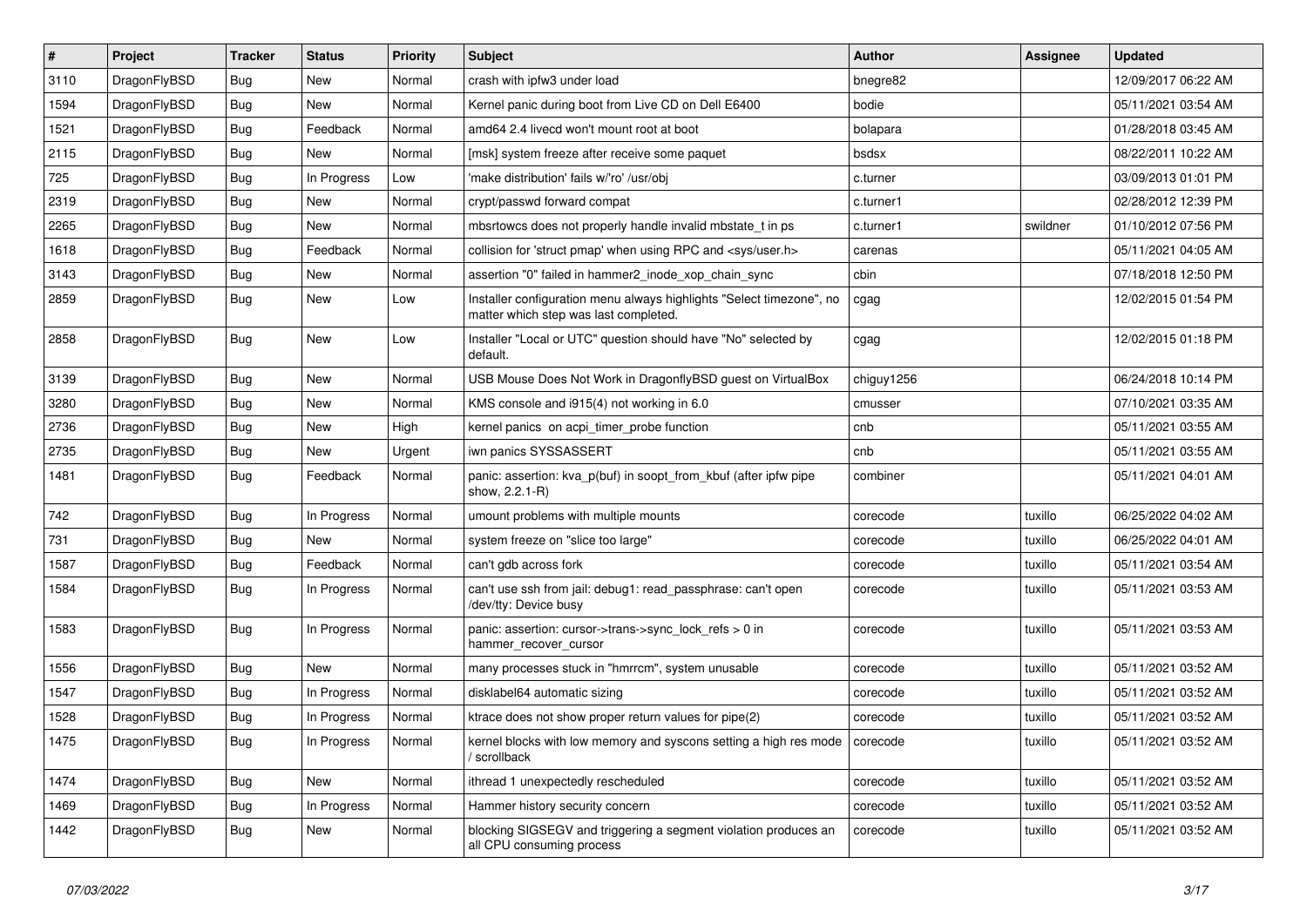| $\vert$ # | Project      | <b>Tracker</b> | <b>Status</b> | <b>Priority</b> | Subject                                                                                                | <b>Author</b> | Assignee | <b>Updated</b>      |
|-----------|--------------|----------------|---------------|-----------------|--------------------------------------------------------------------------------------------------------|---------------|----------|---------------------|
| 1440      | DragonFlyBSD | <b>Bug</b>     | New           | Normal          | ptrace/gdb doesn't work after process blocks SIGTRAP                                                   | corecode      | tuxillo  | 05/11/2021 03:52 AM |
| 1287      | DragonFlyBSD | <b>Bug</b>     | Feedback      | Normal          | altg configuration doesn't work                                                                        | corecode      | tuxillo  | 05/11/2021 03:51 AM |
| 1198      | DragonFlyBSD | <b>Bug</b>     | New           | High            | DDB loops panic in db read bytes                                                                       | corecode      | tuxillo  | 05/11/2021 03:51 AM |
| 1030      | DragonFlyBSD | <b>Bug</b>     | In Progress   | Normal          | msdosfs umount panic                                                                                   | corecode      | tuxillo  | 05/11/2021 03:51 AM |
| 911       | DragonFlyBSD | <b>Bug</b>     | Feedback      | Normal          | kidload/kernel linker can exceed malloc reserve and panic system                                       | corecode      | tuxillo  | 05/11/2021 03:51 AM |
| 901       | DragonFlyBSD | <b>Bug</b>     | Feedback      | Normal          | route show needs to get data from all cpus                                                             | corecode      | tuxillo  | 05/11/2021 03:50 AM |
| 847       | DragonFlyBSD | <b>Bug</b>     | Feedback      | Normal          | processes getting stuck on mount point                                                                 | corecode      | tuxillo  | 05/11/2021 03:50 AM |
| 781       | DragonFlyBSD | <b>Bug</b>     | In Progress   | Normal          | fdisk uses wrong geometry on usb flash drives                                                          | corecode      | tuxillo  | 05/11/2021 03:50 AM |
| 1307      | DragonFlyBSD | <b>Bug</b>     | In Progress   | Normal          | hammer tid -2 shows unexpected result                                                                  | corecode      |          | 10/18/2016 05:29 PM |
| 341       | DragonFlyBSD | Bug            | New           | Normal          | Vinum erroneously repors devices as busy                                                               | corecode      | swildner | 01/21/2012 04:50 AM |
| 1538      | DragonFlyBSD | <b>Bug</b>     | New           | Low             | mountroot should probe file systems                                                                    | corecode      | alexh    | 11/24/2010 06:35 PM |
| 2687      | DragonFlyBSD | Bug            | New           | Normal          | natacontrol software RAID in installer                                                                 | csmelosky     |          | 06/22/2014 12:03 PM |
| 3243      | DragonFlyBSD | Bug            | New           | Normal          | SMART status not reported properly for SSD disks                                                       | daftaupe      |          | 09/09/2020 11:03 PM |
| 3227      | DragonFlyBSD | Submit         | New           | Normal          | Add HAMMER2 instructions in the installation medium README                                             | daftaupe      |          | 03/26/2020 03:34 PM |
| 3145      | DragonFlyBSD | Submit         | In Progress   | Normal          | Update libelf to FreeBSD 12 current and build as base library usable<br>by ports                       | davshao       | tuxillo  | 08/20/2021 03:58 PM |
| 3031      | DragonFlyBSD | Submit         | In Progress   | Normal          | Update drm/radeon to Linux 4.7.10 as much as possible                                                  | davshao       | ftigeot  | 08/19/2021 12:33 PM |
| 2414      | DragonFlyBSD | Bug            | In Progress   | Normal          | Lenovo S10 acpi freeze (not new)                                                                       | davshao       |          | 05/11/2021 04:13 AM |
| 2994      | DragonFlyBSD | Bug            | New           | Normal          | Intermittent boot hangs after git: hammer - HAMMER Version 7                                           | davshao       |          | 03/30/2017 02:06 PM |
| 2835      | DragonFlyBSD | Bug            | New           | Normal          | /usr/include/c++/5.0/bits/c++locale.h likes<br>POSIX_C_SOURCE>=200809                                  | davshao       |          | 11/18/2015 03:40 AM |
| 2688      | DragonFlyBSD | Bug            | New           | Normal          | 67613368bdda7 Fix wrong checks for U4B presence Asrock Z77M<br>difficulty detecting USB keyboard       | davshao       |          | 06/28/2014 07:08 PM |
| 2652      | DragonFlyBSD | Bug            | <b>New</b>    | Normal          | 189a0ff3761b47  ix: Implement MSI-X support locks up Lenovo<br>S10 Intel Atom n270                     | davshao       |          | 05/14/2014 01:55 AM |
| 3076      | DragonFlyBSD | Bug            | New           | Normal          | sys/dev/netif/ig_hal/e1000_ich8lan.c:1594: sanity checking mixup ?                                     | dcb           |          | 10/11/2017 01:58 AM |
| 3025      | DragonFlyBSD | Bug            | New           | Normal          | sys/dev/powermng/powernow/powernow.c:284: bad comparison?                                              | dcb           |          | 09/23/2017 07:45 AM |
| 3011      | DragonFlyBSD | Bug            | In Progress   | Normal          | dragonfly/sys/dev/netif/re/re.c: suspicious code?                                                      | dcb           |          | 07/29/2017 01:26 AM |
| 3021      | DragonFlyBSD | Bug            | In Progress   | Normal          | sys/dev/drm/i915/i915_gem_stolen.c:115]: (error) Signed integer<br>overflow for expression '65535<<20' | dcb           |          | 04/11/2017 12:46 PM |
| 3024      | DragonFlyBSD | <b>Bug</b>     | <b>New</b>    | Low             | sys/dev/netif/wi/if_wi.c:1090]: (style) Redundant condition                                            | dcb           |          | 04/11/2017 11:56 AM |
| 3022      | DragonFlyBSD | <b>Bug</b>     | New           | Normal          | sys/dev/netif/ath/ath/if_ath.c:2142: strange bitmask?                                                  | dcb           |          | 04/11/2017 11:49 AM |
| 3018      | DragonFlyBSD | Bug            | New           | Normal          | sys/bus/u4b/wlan/if_run.c:5464]: (style) Redundant condition                                           | dcb           |          | 04/11/2017 11:26 AM |
| 2721      | DragonFlyBSD | Submit         | Feedback      | Low             | Some few zalloc calls to objcache ones replacements                                                    | dclink        | tuxillo  | 05/11/2021 04:08 AM |
| 2717      | DragonFlyBSD | Submit         | Feedback      | Normal          | Out of range numeric handling                                                                          | dclink        | tuxillo  | 05/11/2021 04:08 AM |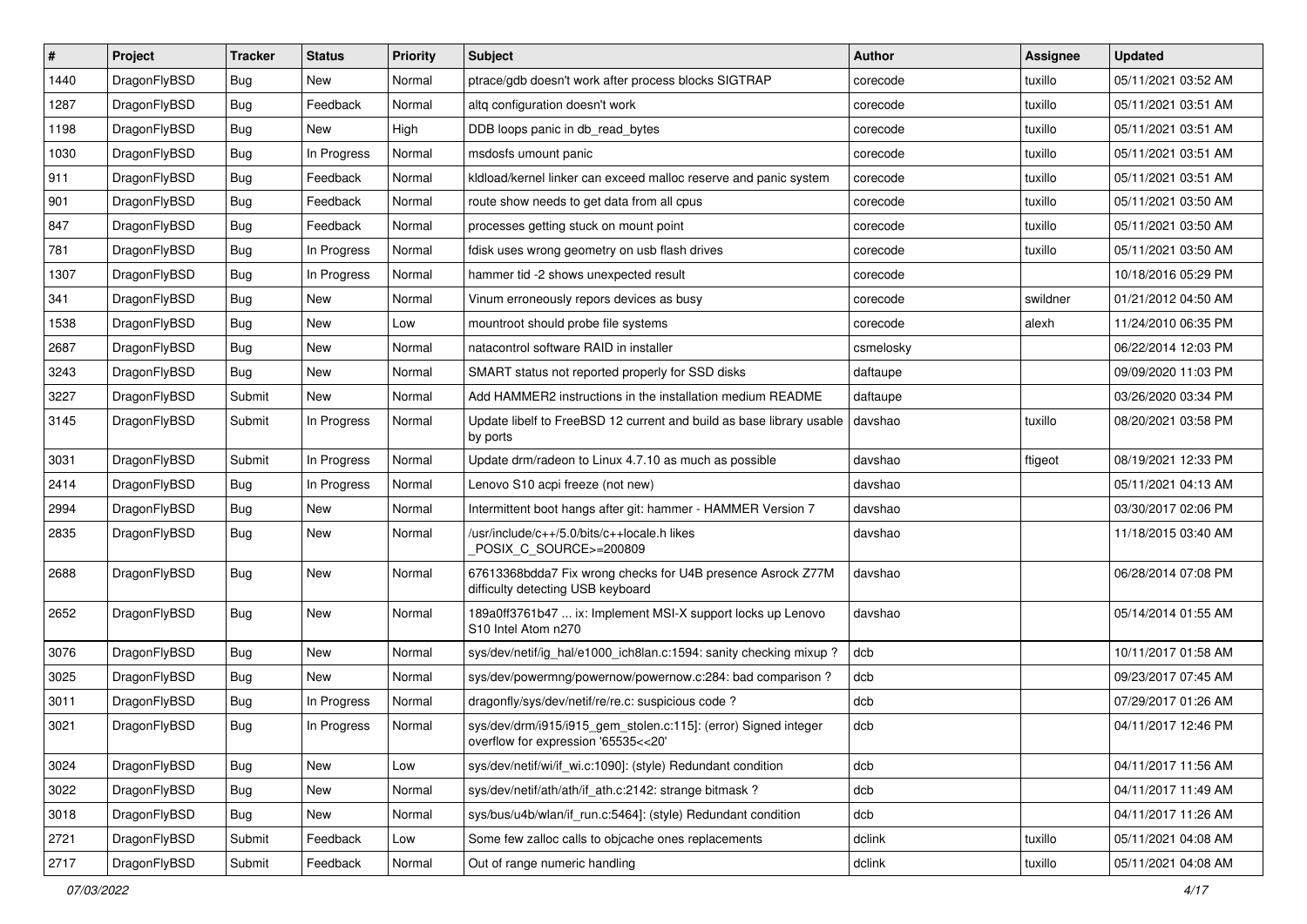| $\vert$ # | Project      | <b>Tracker</b> | <b>Status</b> | <b>Priority</b> | Subject                                                                                                                                                   | <b>Author</b> | Assignee | <b>Updated</b>      |
|-----------|--------------|----------------|---------------|-----------------|-----------------------------------------------------------------------------------------------------------------------------------------------------------|---------------|----------|---------------------|
| 2790      | DragonFlyBSD | Submit         | New           | Low             | filedesc softrefs increment code factoring                                                                                                                | dclink        |          | 02/21/2015 04:00 AM |
| 3154      | DragonFlyBSD | Submit         | New           | Normal          | Update serial handling in bootloader                                                                                                                      | ddegroot      | dillon   | 11/06/2018 11:21 PM |
| 3147      | DragonFlyBSD | Submit         | New           | Normal          | Enable headless installation                                                                                                                              | ddegroot      |          | 10/09/2018 01:25 PM |
| 2708      | DragonFlyBSD | Bug            | New           | Normal          | unable to send TCP nor UDP on age(4) interface                                                                                                            | dermiste      |          | 05/11/2021 03:54 AM |
| 1774      | DragonFlyBSD | <b>Bug</b>     | New           | Normal          | New IP header cleanup branch available for testing                                                                                                        | dillon        |          | 05/15/2022 10:59 AM |
| 1448      | DragonFlyBSD | Bug            | Feedback      | Normal          | panic: assertion: _tp->tt_msg->tt_cpuid == mycpuid in<br>tcp_callout_active tcp_output tcp_usr_send netmsg_pru_send<br>netmsg_service tcpmsg_service_loop | dillon        |          | 05/11/2021 04:00 AM |
| 1429      | DragonFlyBSD | <b>Bug</b>     | Feedback      | Normal          | vkernel bug - "mfree: m->m_nextpkt != NULL"                                                                                                               | dillon        |          | 05/11/2021 04:00 AM |
| 1336      | DragonFlyBSD | Bug            | In Progress   | Normal          | Still looking for reports of missed directory entries w/ HAMMER                                                                                           | dillon        |          | 05/11/2021 04:00 AM |
| 3117      | DragonFlyBSD | Bug            | New           | Normal          | Problem with colours if "intel" video-driver used                                                                                                         | dpostolov     |          | 01/07/2018 11:35 PM |
| 3116      | DragonFlyBSD | Bug            | New           | Normal          | da0 detects on very big volume if to _remove_ usb install stick and<br>reboot on Intel NUC5PPYH                                                           | dpostolov     |          | 01/07/2018 09:40 PM |
| 1877      | DragonFlyBSD | <b>Bug</b>     | New           | Normal          | Freeze during 1st hammer cleanup after new install                                                                                                        | elekktretterr |          | 05/15/2022 11:43 AM |
| 1613      | DragonFlyBSD | <b>Bug</b>     | Feedback      | Normal          | USB Keyboard not working on master                                                                                                                        | elekktretterr |          | 05/11/2021 04:05 AM |
| 1454      | DragonFlyBSD | <b>Bug</b>     | Feedback      | Normal          | Unable to boot from external USB DVD drive                                                                                                                | elekktretterr |          | 05/11/2021 04:01 AM |
| 1181      | DragonFlyBSD | <b>Bug</b>     | In Progress   | Normal          | ACX111 panic                                                                                                                                              | elekktretterr |          | 05/11/2021 04:00 AM |
| 1634      | DragonFlyBSD | <b>Bug</b>     | New           | Normal          | panic: spin_lock: 0xe4ad1320, indefinitive wait!                                                                                                          | elekktretterr |          | 01/19/2015 03:21 AM |
| 1456      | DragonFlyBSD | <b>Bug</b>     | Feedback      | Normal          | Microsoft wireless desktop problems                                                                                                                       | elekktretterr |          | 01/15/2015 08:34 AM |
| 1194      | DragonFlyBSD | <b>Bug</b>     | New           | Normal          | SCSI errors while trying to copy photos from my camera                                                                                                    | elekktretterr |          | 01/14/2015 04:39 PM |
| 1668      | DragonFlyBSD | <b>Bug</b>     | Feedback      | Normal          | Power button not working                                                                                                                                  | elekktretterr |          | 03/10/2013 06:22 AM |
| 1669      | DragonFlyBSD | <b>Bug</b>     | In Progress   | Normal          | Drive wont open using button                                                                                                                              | elekktretterr |          | 02/29/2012 12:05 PM |
| 1463      | DragonFlyBSD | <b>Bug</b>     | New           | Normal          | Mountroot before drives are initialized                                                                                                                   | elekktretterr |          | 12/07/2010 01:30 PM |
| 1831      | DragonFlyBSD | <b>Bug</b>     | Feedback      | High            | HAMMER "malloc limit exceeded" panic                                                                                                                      | eocallaghan   | dillon   | 06/04/2022 04:38 AM |
| 1947      | DragonFlyBSD | Bug            | New           | Low             | GA-880GM-UD2H (rev. 1.3) AHCI fails to detect disks at the end of<br>the RAID controller                                                                  | eocallaghan   |          | 11/27/2021 08:46 AM |
| 1591      | DragonFlyBSD | <b>Bug</b>     | Feedback      | Normal          | Lenovo X301 hangs with AHCI Driver CMD TIMEOUT<br>STS=d0 <bsy></bsy>                                                                                      | eocallaghan   |          | 05/11/2021 04:05 AM |
| 1592      | DragonFlyBSD | <b>Bug</b>     | Feedback      | Normal          | AcpiOSUnmapMemory: Warning, deallocation did not track<br>allocation.                                                                                     | eocallaghan   |          | 06/02/2014 07:45 AM |
| 2254      | DragonFlyBSD | Bug            | New           | Normal          | panic: assertion "ref < &td->td_toks_end" failed in lwkt_gettoken at<br>/usr/src/sys/kern/lwkt_token.c:588                                                | eocallaghan   |          | 12/05/2011 10:21 PM |
| 2161      | DragonFlyBSD | <b>Bug</b>     | New           | Normal          | Outdated xorg.conf file gets installed into etc and screws up mouse                                                                                       | eocallaghan   |          | 10/27/2011 01:51 PM |
| 2164      | DragonFlyBSD | <b>Bug</b>     | New           | Normal          | panic on reboot from usb.                                                                                                                                 | eocallaghan   |          | 10/27/2011 09:29 AM |
| 2158      | DragonFlyBSD | <b>Bug</b>     | New           | Normal          | iwn panics with assertion on boot.                                                                                                                        | eocallaghan   |          | 10/24/2011 04:13 PM |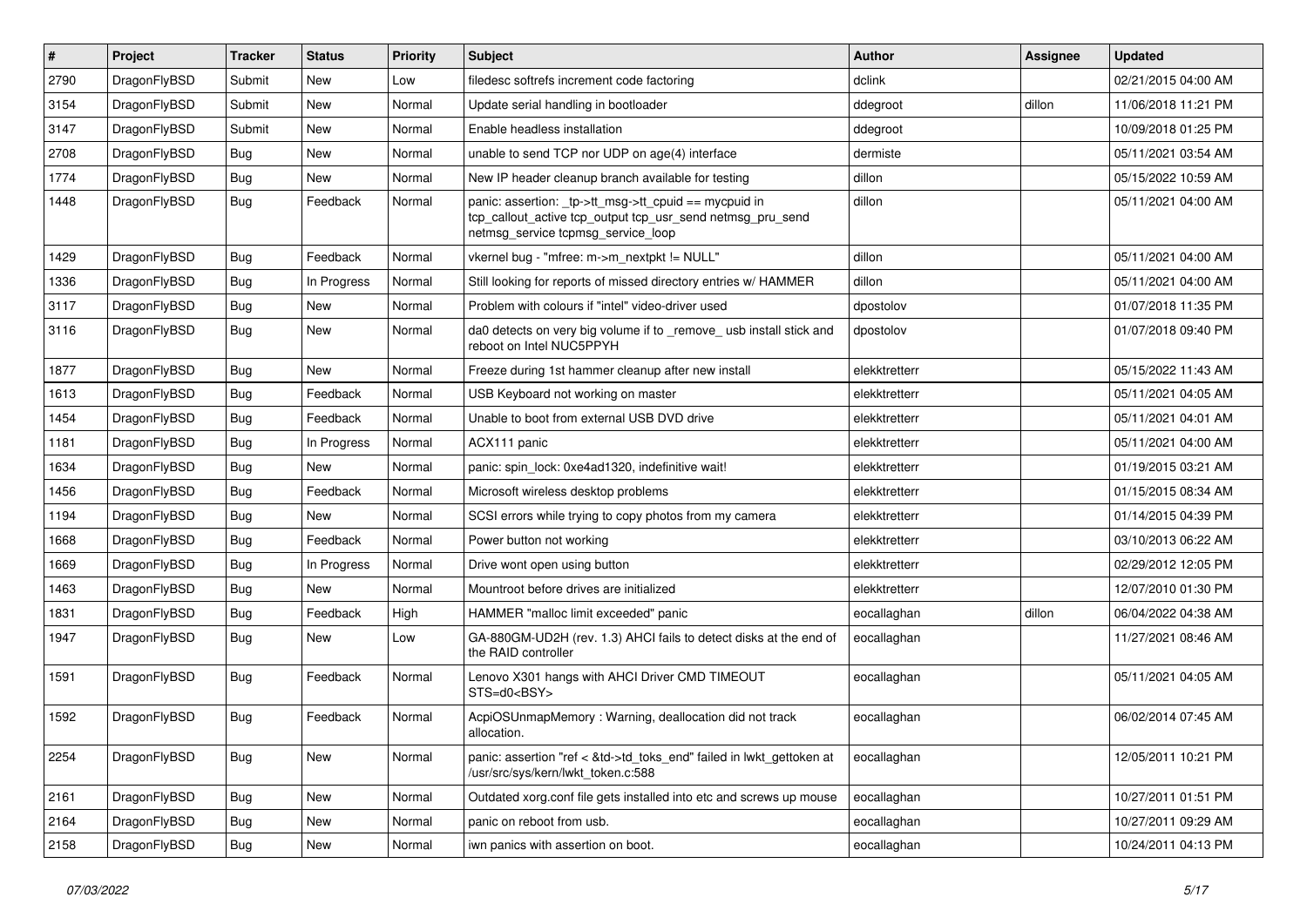| $\pmb{\#}$ | Project      | <b>Tracker</b> | <b>Status</b> | <b>Priority</b> | <b>Subject</b>                                                                          | <b>Author</b> | <b>Assignee</b> | <b>Updated</b>      |
|------------|--------------|----------------|---------------|-----------------|-----------------------------------------------------------------------------------------|---------------|-----------------|---------------------|
| 2544       | DragonFlyBSD | Bug            | New           | Normal          | live DVD system boot (menu option 1) caused db> prompt on<br>PE1950                     | estrabd       |                 | 05/11/2021 03:54 AM |
| 3276       | DragonFlyBSD | Submit         | New           | Normal          | Add option controlling whether gpt expand expands the last partition<br>(needs testing) | falsifian     |                 | 07/10/2021 03:35 AM |
| 2075       | DragonFlyBSD | <b>Bug</b>     | <b>New</b>    | Normal          | pflogd on x86_64                                                                        | fanch         |                 | 05/16/2011 04:04 PM |
| 2657       | DragonFlyBSD | Bug            | New           | High            | Needs acl to migrate our servers                                                        | ferney        |                 | 03/31/2014 11:37 AM |
| 2569       | DragonFlyBSD | Bug            | New           | Normal          | ctime NFS                                                                               | ferney        |                 | 08/11/2013 04:35 AM |
| 1672       | DragonFlyBSD | Bug            | Feedback      | Normal          | panic (trap 12) around btree search() in 2.4.1-RELEASE                                  | floid         |                 | 01/19/2015 03:36 AM |
| 979        | DragonFlyBSD | Bug            | Feedback      | Normal          | Failure-prone USB mass storage (SB600? msdosfs? CAM?)                                   | floid         |                 | 01/15/2015 08:38 AM |
| 846        | DragonFlyBSD | <b>Bug</b>     | Feedback      | Normal          | USB bugs:usb mouse can't used!                                                          | frankning     |                 | 01/15/2015 08:36 AM |
| 1899       | DragonFlyBSD | <b>Bug</b>     | New           | Normal          | Keyboard doesn't work                                                                   | fransm        |                 | 05/15/2022 03:32 PM |
| 2122       | DragonFlyBSD | Submit         | <b>New</b>    | Normal          | [Review] Fixes to the VFS layer                                                         | ftigeot       |                 | 05/31/2022 03:25 PM |
| 1818       | DragonFlyBSD | Bug            | New           | Normal          | panic: Bad tailq NEXT (kqueue issue ?)                                                  | ftigeot       |                 | 05/15/2022 11:40 AM |
| 1826       | DragonFlyBSD | <b>Bug</b>     | <b>New</b>    | Normal          | panic during boot: assertion so->so_port  in tcp_input                                  | ftigeot       |                 | 05/15/2022 11:05 AM |
| 1593       | DragonFlyBSD | Bug            | Feedback      | Normal          | panic: assertion: ccb == ap->ap_err_ccb in ahci_put_err_ccb                             | ftigeot       | ftigeot         | 05/15/2022 05:09 AM |
| 2674       | DragonFlyBSD | Bug            | New           | Normal          | <b>GPT Support</b>                                                                      | ftigeot       |                 | 12/28/2015 02:54 PM |
| 2819       | DragonFlyBSD | <b>Bug</b>     | In Progress   | Normal          | Random micro system freezes after a week of uptime                                      | ftigeot       | dillon          | 08/16/2015 08:46 PM |
| 2803       | DragonFlyBSD | Bug            | <b>New</b>    | Normal          | HAMMER: Warning: UNDO area too small!                                                   | ftigeot       |                 | 03/11/2015 03:42 PM |
| 2416       | DragonFlyBSD | <b>Bug</b>     | New           | Normal          | ".' entry can be removed on mounted nfs filesystem                                      | ftigeot       | tuxillo         | 06/03/2014 04:40 AM |
| 2619       | DragonFlyBSD | Bug            | New           | Normal          | DragonFly 3.6 can't be installed on a 6TB volume                                        | ftigeot       |                 | 02/23/2014 11:55 PM |
| 2535       | DragonFlyBSD | Bug            | New           | Normal          | Imap processes apparentlt blocked on disk I/O                                           | ftigeot       |                 | 04/02/2013 09:31 AM |
| 2403       | DragonFlyBSD | <b>Bug</b>     | New           | Low             | newfs -E doesn't handle /dev/serno device names properly                                | ftigeot       |                 | 08/17/2012 05:07 AM |
| 2051       | DragonFlyBSD | Bug            | <b>New</b>    | Normal          | No ipv6 lan route entry created on 2.10                                                 | ftigeot       |                 | 04/21/2011 10:37 AM |
| 2037       | DragonFlyBSD | <b>Bug</b>     | Feedback      | Normal          | Panic Bad link elm while building packages                                              | ftigeot       | dillon          | 04/21/2011 07:20 AM |
| 1923       | DragonFlyBSD | Bug            | New           | Normal          | Abysmal NFS performance with IPv6                                                       | ftigeot       |                 | 12/05/2010 09:34 PM |
| 2577       | DragonFlyBSD | Bug            | New           | Normal          | virtio-blk iops performance is cpu limited on high end devices                          | gjs278        | vsrinivas       | 08/01/2013 02:28 PM |
| 3165       | DragonFlyBSD | Bug            | <b>New</b>    | Normal          | Looping at boot time                                                                    | gop           |                 | 12/28/2018 01:04 PM |
| 2095       | DragonFlyBSD | Bug            | <b>New</b>    | Low             | Running installer post-install: Unsupported DFUI transport "                            | greenrd       |                 | 06/26/2011 09:20 AM |
| 2094       | DragonFlyBSD | Bug            | New           | Normal          | Segfault when gdb printing backtrace from core dump                                     | greenrd       |                 | 06/25/2011 04:14 PM |
| 1486       | DragonFlyBSD | <b>Bug</b>     | Feedback      | Normal          | Interrupt storm related to SATA DVD device                                              | hasso         |                 | 05/11/2021 04:01 AM |
| 1428       | DragonFlyBSD | <b>Bug</b>     | Feedback      | Low             | POSIX.1e implementation is too old                                                      | hasso         | tuxillo         | 05/11/2021 04:00 AM |
| 1411       | DragonFlyBSD | Bug            | Feedback      | Normal          | Burning doesn't work with ahci(4)                                                       | hasso         | dillon          | 05/11/2021 04:00 AM |
| 1313       | DragonFlyBSD | <b>Bug</b>     | New           | Low             | Signal code in kernel needs major overhaul (signal queues,<br>si_code, si_addr)         | hasso         |                 | 05/11/2021 04:00 AM |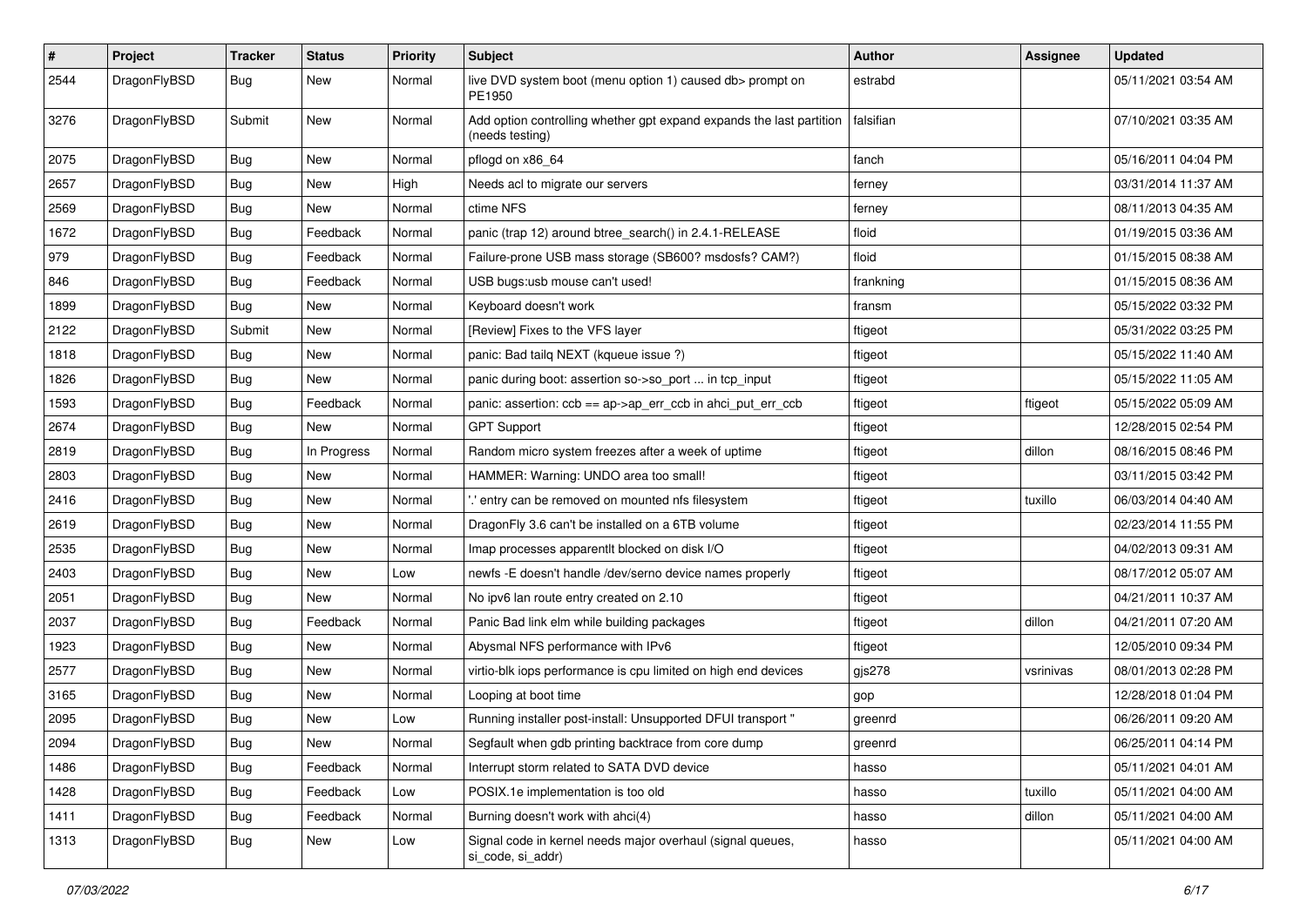| $\#$ | Project      | <b>Tracker</b> | <b>Status</b> | <b>Priority</b> | Subject                                                                                    | <b>Author</b>   | Assignee  | <b>Updated</b>      |
|------|--------------|----------------|---------------|-----------------|--------------------------------------------------------------------------------------------|-----------------|-----------|---------------------|
| 884  | DragonFlyBSD | Bug            | In Progress   | High            | Performance/memory problems under filesystem IO load                                       | hasso           |           | 05/11/2021 03:50 AM |
| 1502 | DragonFlyBSD | Bug            | In Progress   | Normal          | Lock while deleting files from nohistory HAMMER directories                                | hasso           |           | 03/10/2013 04:28 AM |
| 1563 | DragonFlyBSD | <b>Bug</b>     | Feedback      | Normal          | reset(1) doesn't reset terminal to the defaults                                            | hasso           |           | 03/10/2013 04:17 AM |
| 1525 | DragonFlyBSD | <b>Bug</b>     | New           | Normal          | boehm-gc problems                                                                          | hasso           |           | 10/13/2012 07:13 PM |
| 1532 | DragonFlyBSD | Bug            | <b>New</b>    | Low             | jemalloc doesn't work on DragonFly                                                         | hasso           | sjg       | 08/02/2011 01:14 AM |
| 1430 | DragonFlyBSD | <b>Bug</b>     | New           | Normal          | Buggy w(1)?                                                                                | hasso           | alexh     | 11/24/2010 08:09 AM |
| 1982 | DragonFlyBSD | <b>Bug</b>     | New           | Low             | There is no linuxulator on x86-64                                                          | herrgard        |           | 05/31/2022 02:25 PM |
| 2680 | DragonFlyBSD | <b>Bug</b>     | <b>New</b>    | Low             | boot0cfg update makes box unbootable                                                       | herrgard        |           | 06/10/2014 06:02 AM |
| 2045 | DragonFlyBSD | <b>Bug</b>     | New           | Normal          | ral(4): Fatal trap 12: page fault while in kernel mode (two panics)                        | herrgard        |           | 11/03/2011 05:34 PM |
| 2125 | DragonFlyBSD | Bug            | <b>New</b>    | Normal          | Weird garbage in dmesg                                                                     | herrgard        |           | 08/30/2011 08:04 PM |
| 3201 | DragonFlyBSD | Submit         | New           | Normal          | Fixes make search display                                                                  | htse            |           | 08/20/2021 04:02 PM |
| 3206 | DragonFlyBSD | Submit         | New           | Normal          | update psm/kbd to FreeBSD 12.0 code                                                        | htse            |           | 10/05/2019 03:49 PM |
| 3189 | DragonFlyBSD | Bug            | New           | Normal          | Allow DragonFly Mail Agent to accept an alternate config via<br>command line switch        | iang            |           | 08/16/2021 12:42 AM |
| 3029 | DragonFlyBSD | Bug            | New           | Normal          | Running DflyBSD 4.8 on FreeBSD bhyve as a guest                                            | iron            |           | 05/13/2022 04:33 AM |
| 2746 | DragonFlyBSD | <b>Bug</b>     | <b>New</b>    | Normal          | some fraction of xterms started from the xmonad window manager<br>get killed with SIGALRM  | isenmann        | profmakx  | 12/28/2014 02:51 AM |
| 2604 | DragonFlyBSD | Bug            | <b>New</b>    | Normal          | dell laptop does not boot with LATEST                                                      | isenmann        |           | 11/20/2013 02:07 AM |
| 2825 | DragonFlyBSD | <b>Bug</b>     | New           | High            | 3x dhclient = hanging system (objcache exhausted)                                          | jaccovonb       | sepherosa | 05/11/2021 03:55 AM |
| 3134 | DragonFlyBSD | <b>Bug</b>     | New           | Normal          | RFC 3021 (/31 networks) appear to be unsupported                                           | jailbird        |           | 05/16/2018 11:03 PM |
| 2353 | DragonFlyBSD | <b>Bug</b>     | In Progress   | Normal          | panic: assertion "gd->gd_spinlocks_wr == 0" failed in<br>bsd4_schedulerclock               | jaydg           | alexh     | 11/28/2012 01:57 AM |
| 2369 | DragonFlyBSD | Bug            | New           | Normal          | panic: Bad link elm 0xffffffe07edf6068 next->prev != elm                                   | jaydg           |           | 08/15/2012 03:04 AM |
| 2308 | DragonFlyBSD | <b>Bug</b>     | New           | Normal          | System freeze when unloading snd_hda                                                       | jaydg           |           | 02/19/2012 07:15 AM |
| 2731 | DragonFlyBSD | <b>Bug</b>     | In Progress   | Normal          | Screen full of random colors when starting Xorg with Intel Haswell<br>HD Graphics P4600    | jkatzmaier      |           | 11/12/2014 04:08 PM |
| 3089 | DragonFlyBSD | <b>Bug</b>     | In Progress   | Normal          | vtnet(4) - disable TCP checksum offload by default                                         | jlane           | vadaszi   | 05/11/2021 04:14 AM |
| 2890 | DragonFlyBSD | <b>Bug</b>     | New           | Normal          | not able to boot usb installer on Toshiba Chromebook 2                                     | johnnywhishbone |           | 02/22/2016 03:42 AM |
| 2391 | DragonFlyBSD | <b>Bug</b>     | In Progress   | Normal          | System lock with ahci and acpi enabled on ATI RS690 chipset with<br>SMB600 sata controller | jorisgio        | vadaszi   | 06/03/2015 03:51 PM |
| 2712 | DragonFlyBSD | Bug            | New           | Normal          | connect(2) returns EINVAL when retrying after ECONNREFUSED                                 | jorisgio        |           | 08/14/2014 05:31 PM |
| 2013 | DragonFlyBSD | <b>Bug</b>     | In Progress   | Normal          | oversized DMA request loop                                                                 | josepht         |           | 05/11/2021 04:06 AM |
| 1745 | DragonFlyBSD | <b>Bug</b>     | Feedback      | Normal          | kmalloc panic                                                                              | josepht         |           | 05/11/2021 04:05 AM |
| 1330 | DragonFlyBSD | <b>Bug</b>     | Feedback      | Normal          | Hammer, usb disk, SYNCHRONIZE CACHE failure                                                | josepht         |           | 06/02/2014 04:56 AM |
| 2568 | DragonFlyBSD | <b>Bug</b>     | New           | Normal          | AHCI panic                                                                                 | josepht         |           | 06/07/2013 05:52 PM |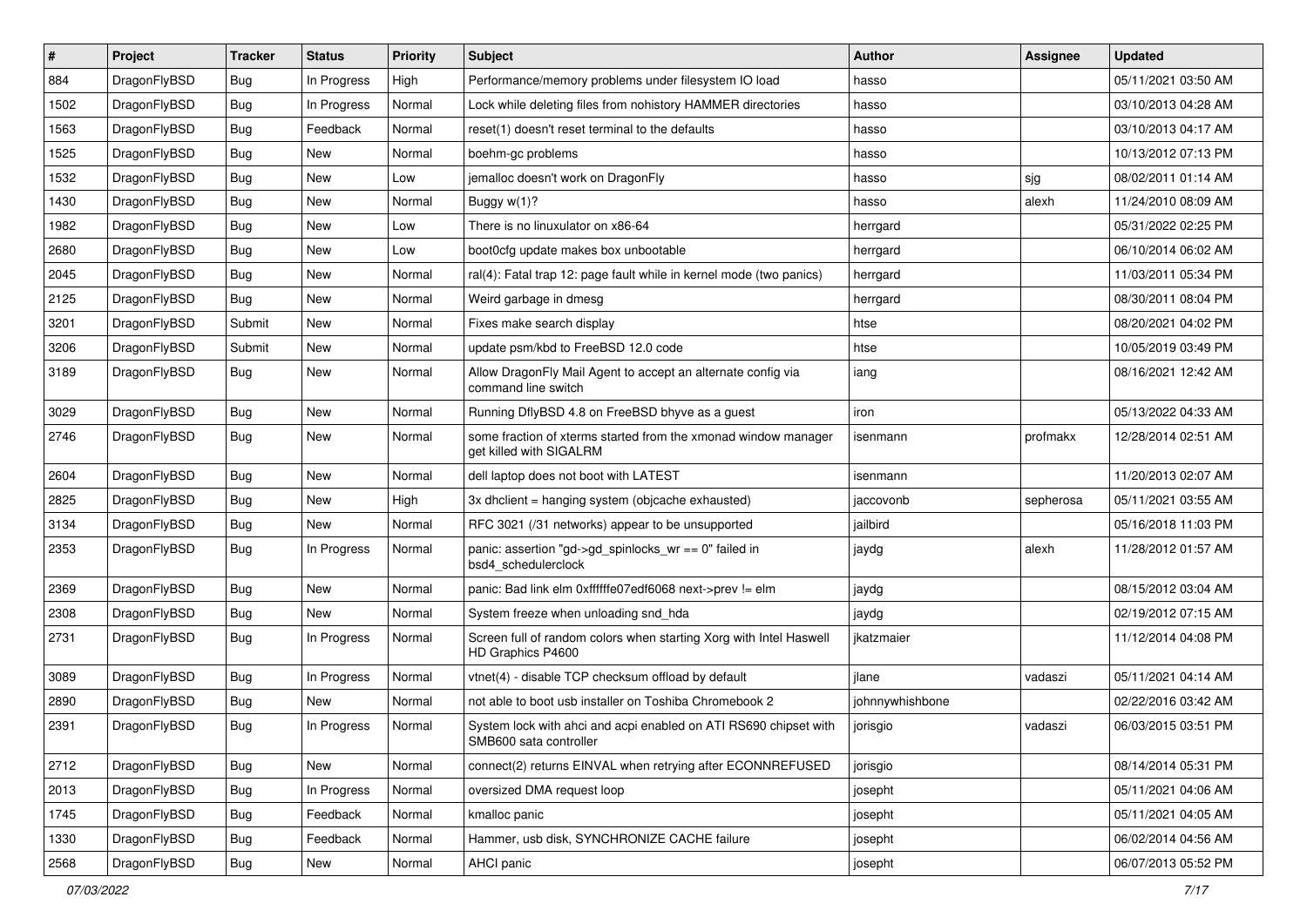| $\sharp$ | Project      | <b>Tracker</b> | <b>Status</b> | <b>Priority</b> | Subject                                                                                                    | <b>Author</b> | Assignee  | <b>Updated</b>      |
|----------|--------------|----------------|---------------|-----------------|------------------------------------------------------------------------------------------------------------|---------------|-----------|---------------------|
| 1717     | DragonFlyBSD | <b>Bug</b>     | Feedback      | Normal          | HAMMER panic in hammer_cursor_down()                                                                       | josepht1      |           | 05/11/2021 04:05 AM |
| 2245     | DragonFlyBSD | <b>Bug</b>     | New           | Normal          | panic: assertion "ref < &td->td_toks_end" failed in lwkt_gettoken at<br>/usr/src/sys/kern/lwkt token.c:588 | juanfra684    |           | 11/22/2011 07:41 PM |
| 2153     | DragonFlyBSD | <b>Bug</b>     | New           | Normal          | Too many unuseful warnings at boot                                                                         | juanfra684    |           | 10/18/2011 10:16 PM |
| 3228     | DragonFlyBSD | <b>Bug</b>     | New           | Low             | pfi kif unref: state refcount $\leq$ 0 in dmesg                                                            | justin        |           | 03/05/2021 06:39 AM |
| 385      | DragonFlyBSD | <b>Bug</b>     | Feedback      | Low             | Mail archive address removal                                                                               | justin        | justin    | 03/09/2013 11:24 AM |
| 2444     | DragonFlyBSD | <b>Bug</b>     | New           | Normal          | Crash during Hammer overnight cleanup                                                                      | justin        |           | 11/04/2012 07:58 AM |
| 2090     | DragonFlyBSD | <b>Bug</b>     | Feedback      | Normal          | snd_hda does not support headphone automute                                                                | justin        |           | 03/29/2012 08:03 PM |
| 2645     | DragonFlyBSD | <b>Bug</b>     | New           | Normal          | panic with dsched fq and ioprio                                                                            | jyoung15      |           | 02/20/2014 07:29 AM |
| 1727     | DragonFlyBSD | <b>Bug</b>     | Feedback      | Normal          | CD boot panic (2.6.1) (usb?)                                                                               | kiril         |           | 05/15/2022 05:10 AM |
| 2529     | DragonFlyBSD | <b>Bug</b>     | New           | Low             | Sundance network adapter is not detected and attached                                                      | kworr         |           | 03/25/2013 02:29 AM |
| 2288     | DragonFlyBSD | <b>Bug</b>     | Feedback      | Normal          | Random IO performance loss introduced since January 1st                                                    | lentferj      |           | 01/23/2013 04:21 PM |
| 2421     | DragonFlyBSD | <b>Bug</b>     | New           | High            | Kernel panic: vm fault: page 0xc0f70000 not busy!                                                          | lentferj      |           | 10/03/2012 08:16 AM |
| 1939     | DragonFlyBSD | <b>Bug</b>     | New           | Normal          | Panic on nightly build and stress test box                                                                 | lentferj      |           | 12/18/2010 08:41 AM |
| 1916     | DragonFlyBSD | <b>Bug</b>     | New           | Normal          | Constant crashes on x86_64 with UFS                                                                        | lentferj      |           | 11/21/2010 07:40 PM |
| 2892     | DragonFlyBSD | <b>Bug</b>     | New           | Normal          | swap_pager:indefinite wait bufferf error                                                                   | lhmwzy        |           | 02/21/2016 10:32 PM |
| 3028     | DragonFlyBSD | <b>Bug</b>     | In Progress   | Normal          | installer: confusion of set/get disk encryption passphrase dialogs                                         | liweitianux   | tuxillo   | 06/03/2022 05:13 PM |
| 3310     | DragonFlyBSD | <b>Bug</b>     | In Progress   | Normal          | NVMM+QEMU fail to boot with UEFI: Mem Assist Failed<br>[gpa=0xfffffff0]                                    | liweitianux   |           | 01/11/2022 03:22 PM |
| 2917     | DragonFlyBSD | Bug            | New           | Normal          | da8: reading primary partition table: error accessing offset<br>000000000000 for 512                       | liweitianux   |           | 05/11/2021 08:43 PM |
| 2565     | DragonFlyBSD | <b>Bug</b>     | New           | Normal          | "ifconfig ix0 up" panic                                                                                    | Itpig402a     |           | 06/03/2013 05:46 AM |
| 2434     | DragonFlyBSD | <b>Bug</b>     | New           | Normal          | BTX Halted - Boot fails on USB/GUI                                                                         | lucmv         |           | 10/17/2012 08:12 PM |
| 2808     | DragonFlyBSD | <b>Bug</b>     | New           | Normal          | X freeze by switching between X and VT - results in black screen                                           | lukesky333    |           | 05/11/2021 03:55 AM |
| 2531     | DragonFlyBSD | <b>Bug</b>     | New           | Normal          | camcontrol fails to disable APM                                                                            | m.lombardi85  |           | 03/23/2013 12:28 PM |
| 2370     | DragonFlyBSD | <b>Bug</b>     | New           | Normal          | panic: ffs_valloc: dup alloc                                                                               | marino        | vsrinivas | 02/01/2013 09:28 AM |
| 2167     | DragonFlyBSD | <b>Bug</b>     | <b>New</b>    | Normal          | shutdown/reboot fails after uptime msg                                                                     | marino        |           | 11/28/2011 03:01 AM |
| 2092     | DragonFlyBSD | <b>Bug</b>     | New           | Normal          | Panic: Bad link elm 0x next->prev != elm                                                                   | masterblaster | dillon    | 12/04/2011 12:49 PM |
| 3035     | DragonFlyBSD | i Bug          | New           | Normal          | panic: assertion "cpu >= 0 && cpu < ncpus" failed in netisr_cpuport<br>at /usr/src/sys/net/netisr2.h:87    | masu          |           | 05/11/2017 01:24 AM |
| 2809     | DragonFlyBSD | <b>Bug</b>     | New           | Normal          | hammer mirror-stream                                                                                       | masu          |           | 04/10/2015 12:33 AM |
| 1860     | DragonFlyBSD | <b>Bug</b>     | Feedback      | Normal          | Panic while creating UFS fs on vn(4) for initrd                                                            | matthias      |           | 02/29/2012 07:16 AM |
| 2067     | DragonFlyBSD | <b>Bug</b>     | <b>New</b>    | Normal          | sound/pcm: "play interrupt timeout, channel dead"                                                          | matthiasr     |           | 05/11/2021 03:55 AM |
| 2598     | DragonFlyBSD | <b>Bug</b>     | New           | Normal          | i386 via USB Booting                                                                                       | mbzadegan     |           | 10/21/2013 02:28 AM |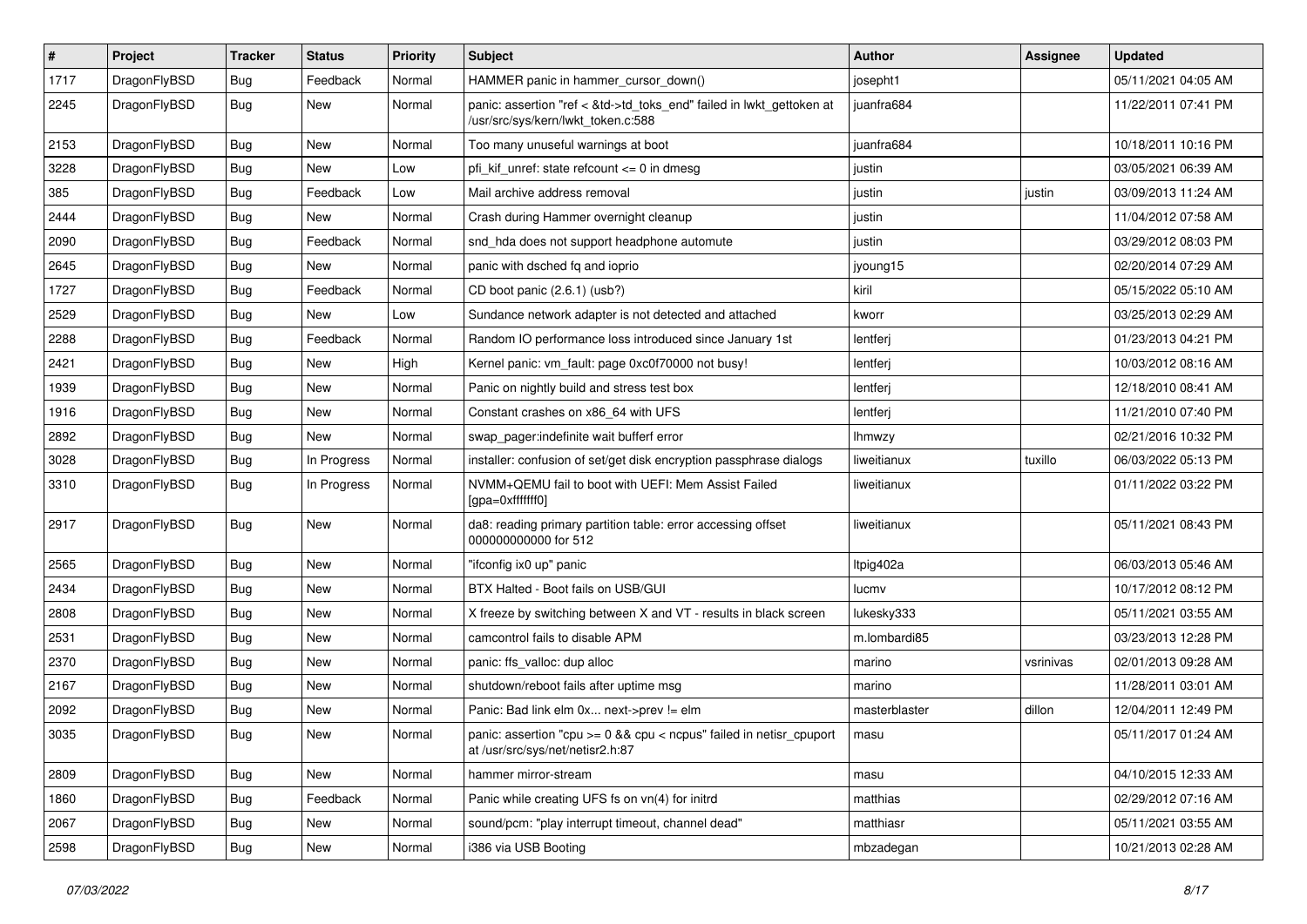| #    | Project      | <b>Tracker</b> | <b>Status</b> | <b>Priority</b> | Subject                                                                                                            | <b>Author</b>          | Assignee  | <b>Updated</b>      |
|------|--------------|----------------|---------------|-----------------|--------------------------------------------------------------------------------------------------------------------|------------------------|-----------|---------------------|
| 2644 | DragonFlyBSD | <b>Bug</b>     | Feedback      | Normal          | 3.6.0-REL trap 9 on boot                                                                                           | memmerto               |           | 11/27/2021 08:08 AM |
| 1293 | DragonFlyBSD | <b>Bug</b>     | <b>New</b>    | Normal          | 2.2.1-REL Installer Request                                                                                        | mk                     | tuxillo   | 05/11/2021 04:00 AM |
| 3317 | DragonFlyBSD | <b>Bug</b>     | In Progress   | Normal          | Network vtnet0 not working on Hetzner cloud                                                                        | mneumann               |           | 06/18/2022 03:55 AM |
| 3235 | DragonFlyBSD | <b>Bug</b>     | New           | Normal          | Kernel panic in devfs_vnops.c                                                                                      | mneumann               |           | 04/28/2020 07:00 AM |
| 3222 | DragonFlyBSD | <b>Bug</b>     | <b>New</b>    | Normal          | gcc - undefined reference to '__atomic_load' (missing libatomic?)                                                  | mneumann               |           | 02/08/2020 02:45 AM |
| 3111 | DragonFlyBSD | <b>Bug</b>     | In Progress   | High            | Mouse lags every second heavily under X11                                                                          | mneumann               |           | 12/12/2017 09:46 PM |
| 2972 | DragonFlyBSD | <b>Bug</b>     | New           | Normal          | ipfw3 "deny to me" does not work correctly                                                                         | mneumann               |           | 12/27/2016 12:11 PM |
| 2881 | DragonFlyBSD | <b>Bug</b>     | <b>New</b>    | Normal          | Pulseaudio hangs/resets system when starting X11                                                                   | mneumann               |           | 01/09/2016 03:08 AM |
| 2788 | DragonFlyBSD | <b>Bug</b>     | New           | Normal          | ioctl GSLICEINFO: Not working for vnode slice                                                                      | mneumann               |           | 02/12/2015 07:49 AM |
| 3218 | DragonFlyBSD | <b>Bug</b>     | New           | Normal          | Kernel panics are not sent to comconsole when booted over EFI                                                      | mqudsi                 |           | 12/02/2019 08:52 PM |
| 168  | DragonFlyBSD | <b>Bug</b>     | In Progress   | Normal          | Livelocked limit engaged while trying to setup IPW wireless                                                        | mschacht               | sepherosa | 05/11/2021 04:05 AM |
| 1144 | DragonFlyBSD | <b>Bug</b>     | Feedback      | Normal          | Incorrect clock under KVM                                                                                          | msylvan                |           | 03/09/2013 01:17 PM |
| 679  | DragonFlyBSD | <b>Bug</b>     | New           | Low             | Netgraph backward compatibility for old *LEN constants                                                             | nant                   | nant      | 02/18/2014 05:45 AM |
| 2104 | DragonFlyBSD | <b>Bug</b>     | New           | Normal          | network configuration seg. fault on install CD                                                                     | navratil               |           | 07/26/2011 07:55 AM |
| 2958 | DragonFlyBSD | <b>Bug</b>     | Feedback      | Normal          | Hammer FS dies during pruning after massive write load                                                             | neilb                  |           | 10/11/2016 04:20 AM |
| 2957 | DragonFlyBSD | <b>Bug</b>     | Feedback      | Normal          | swapoff -a followed by swapon -a doesn't give your swap back                                                       | neilb                  |           | 10/09/2016 04:17 AM |
| 2098 | DragonFlyBSD | Submit         | New           | Normal          | [PATCH] correct ath man page example<br>(/usr/src/share/man/man4/ath.4)                                            | nobody                 |           | 11/15/2011 12:27 AM |
| 3215 | DragonFlyBSD | Bug            | New           | Normal          | Hang in tcdrain(3) after write(3)                                                                                  | noloader               |           | 11/25/2019 03:08 PM |
| 1193 | DragonFlyBSD | Bug            | New           | Normal          | kernel doesn't recognize cdrom drive                                                                               | nonsolosoft            |           | 01/25/2014 09:11 PM |
| 2622 | DragonFlyBSD | Bug            | New           | Normal          | VAIO FIT15E fn keys support                                                                                        | nonsolosoft            |           | 12/31/2013 01:31 AM |
| 2621 | DragonFlyBSD | Bug            | <b>New</b>    | Normal          | core dump using cdrom                                                                                              | nonsolosoft            |           | 12/27/2013 12:43 AM |
| 2182 | DragonFlyBSD | Bug            | New           | Normal          | if_msk PHY FIFO underrun/overflow                                                                                  | nonsolosoft            |           | 09/03/2012 06:39 AM |
| 2412 | DragonFlyBSD | Bug            | New           | Normal          | wlan0 fails to get address via dhclient                                                                            | nonsolosoft            |           | 08/30/2012 05:55 AM |
| 3052 | DragonFlyBSD | Bug            | New           | Normal          | panic DragonFly v4.8.1-RELEASE by mounting a malformed NTFS<br>image [64.000]                                      | open.source@ribose.com |           | 08/14/2017 03:22 AM |
| 3051 | DragonFlyBSD | Bug            | New           | Normal          | panic DragonFly v4.8.1-RELEASE by mounting a malformed NTFS<br>image [12.000]                                      | open.source@ribose.com |           | 08/14/2017 03:20 AM |
| 3049 | DragonFlyBSD | Bug            | New           | Normal          | panic DragonFly v4.8.1-RELEASE by mounting a malformed<br>msdosfs image [12.128]                                   | open.source@ribose.com |           | 08/14/2017 02:53 AM |
| 2802 | DragonFlyBSD | <b>Bug</b>     | New           | Normal          | USB Wifi urtwn0 crash from cd boot                                                                                 | opvalues               |           | 03/10/2015 01:07 AM |
| 2799 | DragonFlyBSD | <b>Bug</b>     | New           | Normal          | Fatal trap 12 caused by moused(8) -p /dev/cual0                                                                    | opvalues               |           | 03/04/2015 11:01 PM |
| 3152 | DragonFlyBSD | <b>Bug</b>     | Feedback      | Normal          | Console's size in ttyv0 and single user mode is sticking to 80x25,<br>while ttyv1 can make use of the whole screen | overtime               |           | 02/24/2019 01:08 AM |
| 3107 | DragonFlyBSD | Bug            | New           | Low             | ACPI interrupt storm when loading i915 on Lenovo T460                                                              | oyvinht                |           | 07/15/2020 07:01 AM |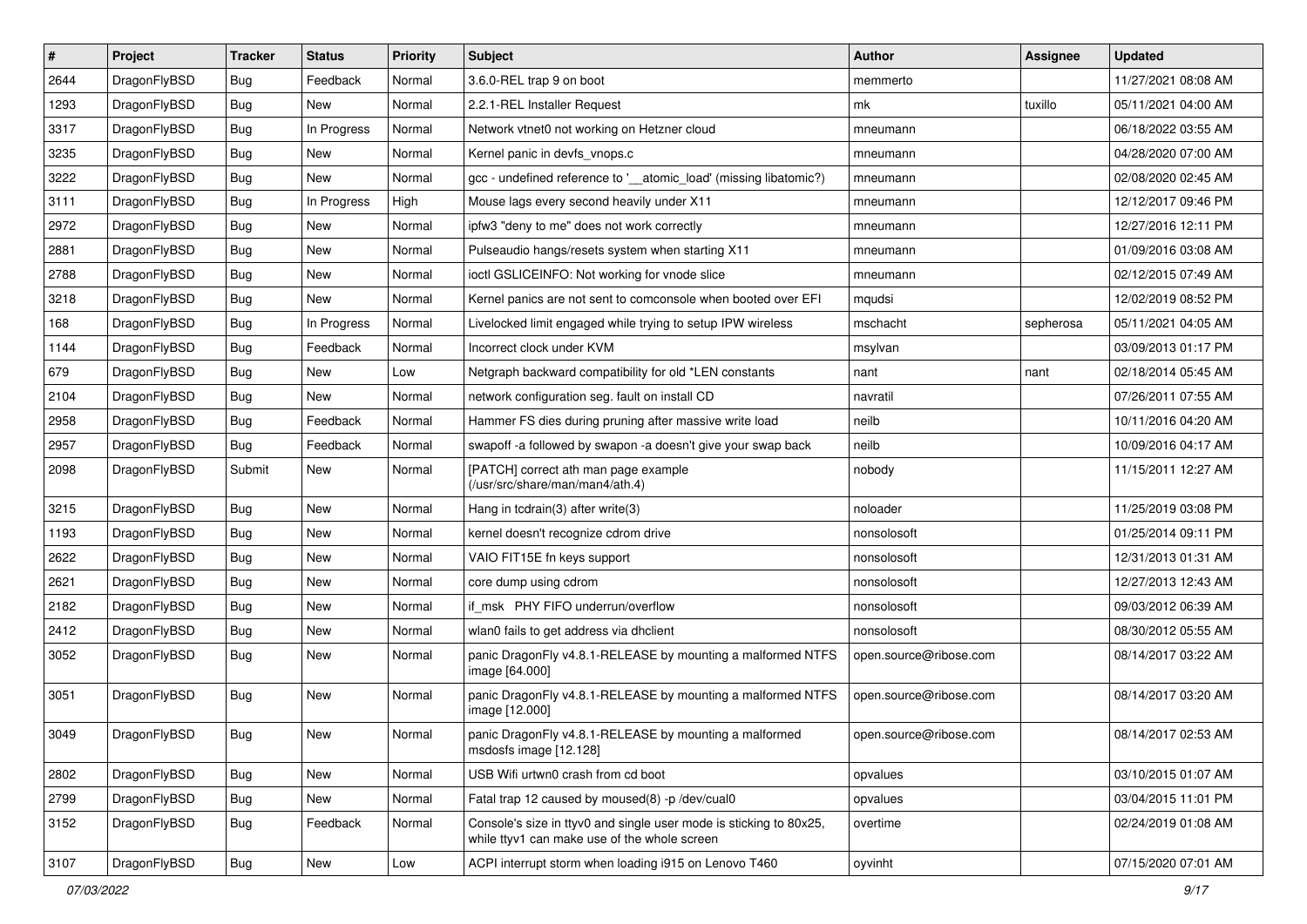| $\pmb{\#}$ | Project      | <b>Tracker</b> | <b>Status</b> | <b>Priority</b> | Subject                                                                                                        | <b>Author</b> | Assignee | <b>Updated</b>      |
|------------|--------------|----------------|---------------|-----------------|----------------------------------------------------------------------------------------------------------------|---------------|----------|---------------------|
| 2874       | DragonFlyBSD | Bug            | New           | Normal          | make world DESTDIR=/emptydir fails                                                                             | pascii        |          | 12/25/2015 07:04 AM |
| 2117       | DragonFlyBSD | Bug            | New           | High            | ACPI and/or bce(4) problem with 2.11.0.673.g0d557 on HP DL380<br>G6                                            | pauska        |          | 08/22/2011 10:15 AM |
| 1769       | DragonFlyBSD | Bug            | <b>New</b>    | Normal          | panic: assertion: _tp->tt_msg->tt_cpuid == mycpuid in<br>tcp callout active                                    | pavalos       | sjg      | 05/15/2022 11:07 AM |
| 2898       | DragonFlyBSD | <b>Bug</b>     | <b>New</b>    | Normal          | <b>HAMMER</b> panic                                                                                            | pavalos       |          | 11/03/2018 07:05 AM |
| 2526       | DragonFlyBSD | Bug            | New           | Normal          | hammer cleanup doesn't run on first day of DST                                                                 | pavalos       |          | 10/18/2016 05:28 PM |
| 2248       | DragonFlyBSD | Bug            | <b>New</b>    | Normal          | sysctl panic                                                                                                   | pavalos       |          | 11/23/2011 06:23 PM |
| 2199       | DragonFlyBSD | Bug            | New           | Normal          | screen segfaults if utmpx isn't present                                                                        | pavalos       |          | 11/15/2011 10:52 PM |
| 2099       | DragonFlyBSD | Bug            | New           | Normal          | page fault panic in vm system                                                                                  | pavalos       |          | 07/10/2011 08:51 AM |
| 2048       | DragonFlyBSD | Bug            | New           | Normal          | panic: ffs_sync: rofs mod                                                                                      | pavalos       |          | 04/12/2011 05:45 AM |
| 2008       | DragonFlyBSD | Bug            | New           | Normal          | lwkt_setcpu_remote: td->td_flags 00800621 console flood                                                        | pavalos       |          | 03/06/2011 09:37 PM |
| 1969       | DragonFlyBSD | <b>Bug</b>     | <b>New</b>    | Normal          | pf-related network problem                                                                                     | pavalos       | lentferj | 02/01/2011 06:57 PM |
| 1949       | DragonFlyBSD | Bug            | <b>New</b>    | Normal          | iwn panic                                                                                                      | pavalos       |          | 01/30/2011 03:21 AM |
| 1946       | DragonFlyBSD | Bug            | <b>New</b>    | Normal          | ieee80211 panic                                                                                                | pavalos       | josepht  | 01/27/2011 06:00 PM |
| 599        | DragonFlyBSD | Bug            | New           | Urgent          | 1.9.0 reproducable panic                                                                                       | pavalos       |          | 12/22/2010 01:08 AM |
| 3226       | DragonFlyBSD | Bug            | New           | Normal          | Xorg freezes in vm: thread stuck in "objtrm1"                                                                  | peeter        |          | 04/08/2020 02:10 AM |
| 2970       | DragonFlyBSD | Bug            | New           | Normal          | kernel 4.7: "Is -I" causes panic on UDF filesystem: "bgetvp -<br>overlapping buffer"                           | peeter        |          | 12/21/2016 02:46 AM |
| 1943       | DragonFlyBSD | Bug            | <b>New</b>    | Normal          | hammer assertion panic                                                                                         | peter         |          | 12/27/2010 12:45 AM |
| 1990       | DragonFlyBSD | Bug            | <b>New</b>    | Normal          | /mnt too large to mount                                                                                        | peur.neu      |          | 02/16/2011 11:24 PM |
| 1951       | DragonFlyBSD | Bug            | New           | Normal          | dma_timeouts at phyaddr on a good hdd                                                                          | peur.neu      |          | 01/04/2011 07:12 AM |
| 1559       | DragonFlyBSD | Bug            | <b>New</b>    | Normal          | kernel trap                                                                                                    | phma          |          | 11/27/2021 08:43 AM |
| 3247       | DragonFlyBSD | Bug            | <b>New</b>    | Normal          | Kernel panic doing nothing much                                                                                | phma          |          | 09/12/2020 11:40 PM |
| 2816       | DragonFlyBSD | <b>Bug</b>     | <b>New</b>    | Normal          | A multitasking process being debugged can get stuck                                                            | phma          |          | 05/19/2015 03:57 AM |
| 2611       | DragonFlyBSD | Bug            | <b>New</b>    | Normal          | Change in IP address results in network not working                                                            | phma          |          | 12/05/2013 07:55 PM |
| 2557       | DragonFlyBSD | Bug            | New           | Normal          | stock 3.4.1 kernel halts during booting if dm and dm_target_crypt<br>are loaded and RAID controller is present | phma          |          | 05/12/2013 10:38 PM |
| 2552       | DragonFlyBSD | Bug            | <b>New</b>    | Low             | hammer recovery should indicate progress                                                                       | phma          |          | 05/03/2013 12:13 AM |
| 2547       | DragonFlyBSD | <b>Bug</b>     | New           | High            | crashed while doing a dry run of pkg_rolling-replace                                                           | phma          |          | 04/18/2013 10:40 PM |
| 2389       | DragonFlyBSD | Bug            | New           | Normal          | computer crashed while listing processes                                                                       | phma          |          | 06/18/2012 02:49 PM |
| 2387       | DragonFlyBSD | <b>Bug</b>     | New           | Normal          | hammer ignores -t during dedup                                                                                 | phma          |          | 06/17/2012 12:30 PM |
| 2331       | DragonFlyBSD | Bug            | New           | Normal          | reading mouse mode from unopen file descriptor hangs mouse<br>driver                                           | phma          |          | 03/14/2012 09:43 AM |
| 2311       | DragonFlyBSD | Bug            | New           | Normal          | Xorg crash having something to do with drm                                                                     | phma          |          | 02/22/2012 09:59 AM |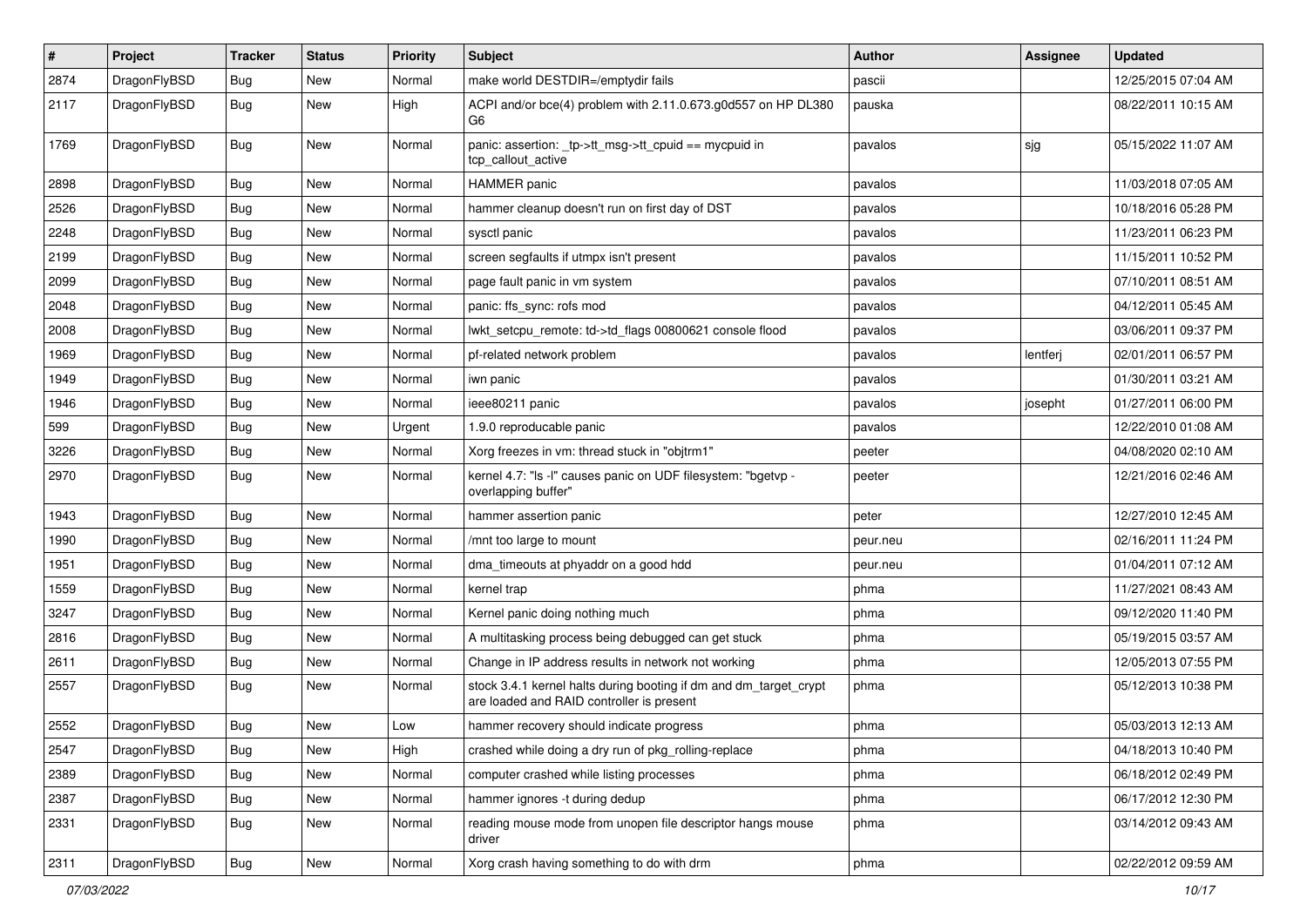| #    | Project      | <b>Tracker</b> | <b>Status</b> | <b>Priority</b> | Subject                                                                                                                                                                                           | <b>Author</b> | Assignee | <b>Updated</b>      |
|------|--------------|----------------|---------------|-----------------|---------------------------------------------------------------------------------------------------------------------------------------------------------------------------------------------------|---------------|----------|---------------------|
| 2306 | DragonFlyBSD | Bug            | New           | Normal          | a crash starts the kernel debugger in text mode, but just reboots in X                                                                                                                            | phma          |          | 02/11/2012 08:02 PM |
| 3302 | DragonFlyBSD | Bug            | New           | Normal          | Will not boot on System76 Lemur Pro (lemp10)                                                                                                                                                      | piecuch       |          | 11/03/2021 10:21 AM |
| 3298 | DragonFlyBSD | <b>Bug</b>     | New           | Normal          | Running "w" and having logged in via XDM through VNC, "w" prints<br>an extra error message                                                                                                        | piecuch       |          | 10/25/2021 09:16 AM |
| 3239 | DragonFlyBSD | Bug            | <b>New</b>    | Normal          | unable to SIGKILL glitched emacs                                                                                                                                                                  | piecuch       |          | 05/26/2020 03:30 AM |
| 3238 | DragonFlyBSD | <b>Bug</b>     | New           | Normal          | race conditions when printing from vkernel console                                                                                                                                                | piecuch       |          | 05/19/2020 02:50 PM |
| 2496 | DragonFlyBSD | <b>Bug</b>     | New           | Normal          | NTFS malloc limit exceeded                                                                                                                                                                        | plasmob       | tuxillo  | 02/19/2013 08:47 AM |
| 1101 | DragonFlyBSD | <b>Bug</b>     | Feedback      | Normal          | ohci related panic                                                                                                                                                                                | polachok      |          | 05/11/2021 04:00 AM |
| 3245 | DragonFlyBSD | <b>Bug</b>     | New           | Normal          | panic: free: guard1x fail, i915 load from loader.conf                                                                                                                                             | polachok      |          | 08/21/2020 10:36 AM |
| 1577 | DragonFlyBSD | Bug            | Feedback      | Normal          | panic: assertion: leaf->base.obj_id == ip->obj_id in<br>hammer_ip_delete_range                                                                                                                    | qhwt+dfly     |          | 05/11/2021 04:01 AM |
| 1387 | DragonFlyBSD | <b>Bug</b>     | Feedback      | Normal          | zero-size malloc and ps: kvm_getprocs: Bad address                                                                                                                                                | qhwt+dfly     |          | 05/11/2021 04:00 AM |
| 1368 | DragonFlyBSD | <b>Bug</b>     | In Progress   | Normal          | suspend signal race?                                                                                                                                                                              | qhwt+dfly     |          | 05/11/2021 03:51 AM |
| 570  | DragonFlyBSD | <b>Bug</b>     | Feedback      | Normal          | 1.8.x: ACPI problems                                                                                                                                                                              | ghwt+dfly     |          | 06/02/2014 03:45 AM |
| 1876 | DragonFlyBSD | <b>Bug</b>     | New           | Normal          | devfs in jail + logging out from console(ttyv1+) -> panic                                                                                                                                         | qhwt.dfly     | tuxillo  | 05/31/2022 03:24 PM |
| 1942 | DragonFlyBSD | <b>Bug</b>     | New           | Normal          | locking against myself in getcacheblk()?                                                                                                                                                          | qhwt.dfly     |          | 05/31/2022 02:15 PM |
| 1917 | DragonFlyBSD | Bug            | New           | Normal          | panic: assertion: (RB_EMPTY(&ip->rec_tree) && (ip->flags &<br>HAMMER INODE XDIRTY) == 0)    (!RB EMPTY(&ip->rec tree)<br>&& (ip->flags & HAMMER_INODE_XDIRTY) != 0) in<br>hammer_flush_inode_done | qhwt.dfly     |          | 11/24/2010 03:23 AM |
| 2371 | DragonFlyBSD | Bug            | New           | Normal          | Timezone problem with America/Sao_Paulo                                                                                                                                                           | raitech       |          | 05/17/2012 01:42 PM |
| 1560 | DragonFlyBSD | <b>Bug</b>     | Feedback      | Normal          | Unable to modify partition table on ThinkPad T61p during install                                                                                                                                  | rehsack       |          | 01/15/2015 08:57 AM |
| 3313 | DragonFlyBSD | <b>Bug</b>     | New           | Normal          | Can't boot from my live USB at all. The kernel loading process<br>hangs.                                                                                                                          | rempas        |          | 06/03/2022 12:16 AM |
| 2675 | DragonFlyBSD | Bug            | <b>New</b>    | Low             | Ultimate N WiFi Link 5300 get iwn_intr: fatal firmware error on 5GHz                                                                                                                              | revuwa        |          | 05/11/2021 04:07 AM |
| 2822 | DragonFlyBSD | Bug            | New           | Normal          | USB 3.0 stick throws "reading primary partition table: error<br>accessing offset 000[] for 152" error, while the stick works on any<br>other OS I tested                                          | revuwa        | profmakx | 06/29/2015 05:56 AM |
| 1836 | DragonFlyBSD | Bug            | New           | Normal          | Incorrect TCP checksum show up in tcpdump                                                                                                                                                         | robgar1       |          | 05/15/2022 11:22 AM |
| 2430 | DragonFlyBSD | <b>Bug</b>     | New           | Normal          | Alternate Password Hash method                                                                                                                                                                    | robin.carey1  |          | 10/07/2012 06:28 AM |
| 2138 | DragonFlyBSD | <b>Bug</b>     | New           | Normal          | > 100% CPU usage                                                                                                                                                                                  | robin.carey1  |          | 09/26/2011 12:20 PM |
| 600  | DragonFlyBSD | Bug            | New           | Low             | /sys/libkern/karc4random                                                                                                                                                                          | robin_carey5  | profmakx | 01/19/2015 03:07 AM |
| 2626 | DragonFlyBSD | <b>Bug</b>     | New           | Normal          | iwn driver drops with error: "firmware error 'iwn_intr: fatal firmware<br>error""                                                                                                                 | rodyaj        |          | 01/09/2014 05:50 AM |
| 2738 | DragonFlyBSD | <b>Bug</b>     | New           | Normal          | Hammer: Strange behavior when trying to recover old version of<br>moved file                                                                                                                      | roland        |          | 11/20/2014 08:02 AM |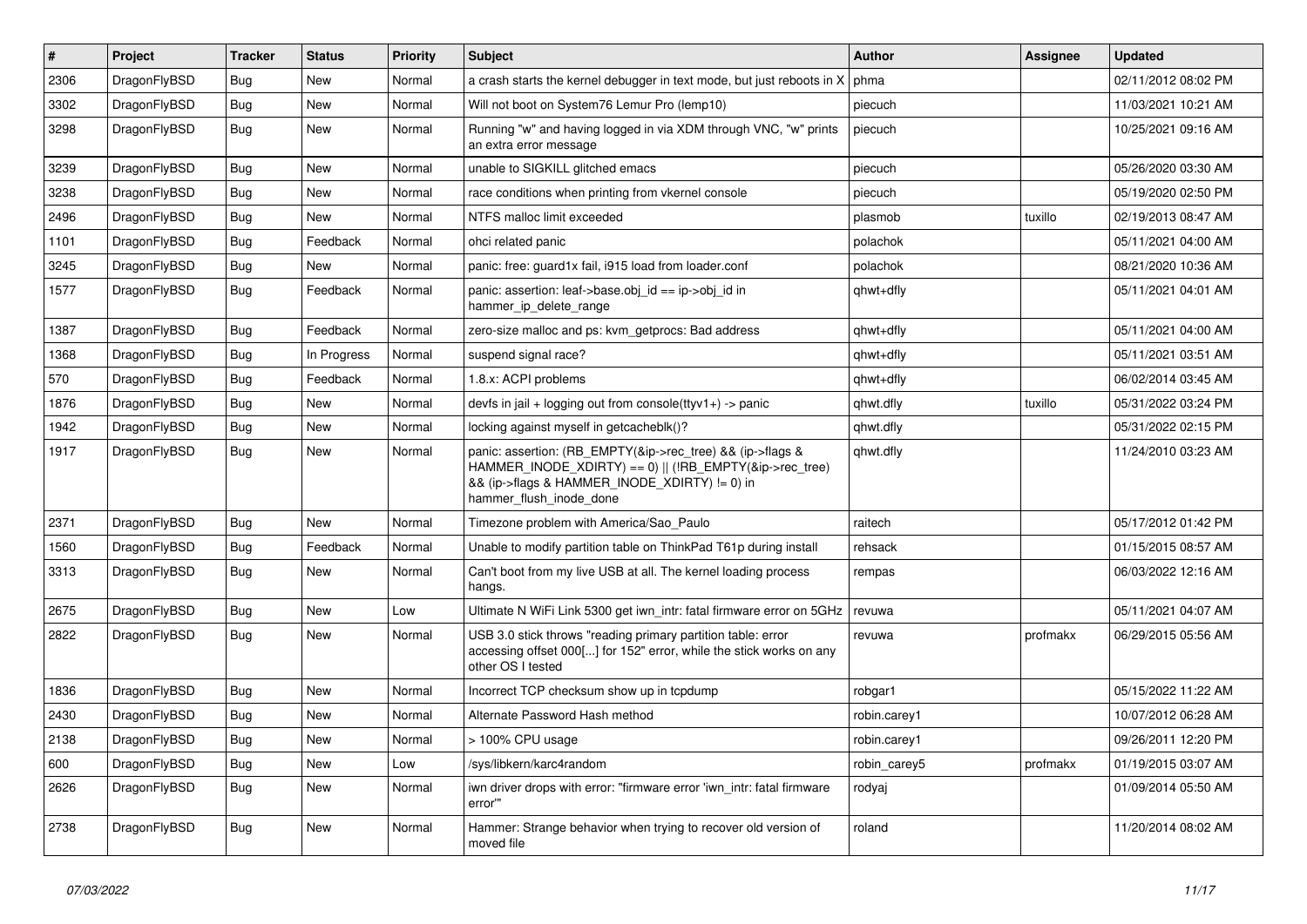| $\sharp$ | Project      | <b>Tracker</b> | <b>Status</b> | <b>Priority</b> | Subject                                                                                         | <b>Author</b> | Assignee | <b>Updated</b>      |
|----------|--------------|----------------|---------------|-----------------|-------------------------------------------------------------------------------------------------|---------------|----------|---------------------|
| 3141     | DragonFlyBSD | <b>Bug</b>     | New           | Normal          | dhclient blocks boot process                                                                    | rowo          |          | 12/16/2018 11:01 AM |
| 2887     | DragonFlyBSD | <b>Bug</b>     | New           | Low             | Missing extattr_namespace_to_string and<br>extattr string to namespace functions                | rubenk        |          | 02/06/2016 05:09 AM |
| 1975     | DragonFlyBSD | Bug            | New           | Normal          | Applications seg fault in select() and poll()                                                   | rumcic        |          | 05/31/2022 02:58 PM |
| 1192     | DragonFlyBSD | Submit         | New           | Normal          | KKASSERTs in sys/kern/uipc_{msg,socket}.c are too strict                                        | rumcic        |          | 05/11/2021 04:07 AM |
| 1218     | DragonFlyBSD | <b>Bug</b>     | In Progress   | Normal          | panic: assertion: $error == 0$ in hammer start transaction                                      | rumcic        |          | 05/11/2021 04:00 AM |
| 998      | DragonFlyBSD | <b>Bug</b>     | In Progress   | Normal          | Unconfiguring a vn while it is mounted                                                          | rumcic        | tuxillo  | 05/11/2021 04:00 AM |
| 1580     | DragonFlyBSD | Bug            | Feedback      | Normal          | Panic (Fatal trap 12: page fault while in kernel mode) while playing<br>with pf and netif names | rumcic        |          | 12/21/2018 01:21 AM |
| 1250     | DragonFlyBSD | Bug            | Feedback      | Normal          | Panic upon plugging an USB flash drive into the machine                                         | rumcic        |          | 03/10/2013 05:17 AM |
| 1249     | DragonFlyBSD | <b>Bug</b>     | Feedback      | Normal          | panic: ffs vfree: freeing free inode                                                            | rumcic        |          | 03/10/2013 05:13 AM |
| 1489     | DragonFlyBSD | <b>Bug</b>     | Feedback      | Normal          | panic: ufs dirbad: bad dir                                                                      | rumcic        |          | 03/10/2013 04:34 AM |
| 2423     | DragonFlyBSD | Bug            | New           | Urgent          | After multiple panics/locks, hitting KKASSERT in<br>hammer init cursor                          | rumcic        |          | 09/18/2012 02:28 AM |
| 2080     | DragonFlyBSD | Bug            | New           | Normal          | panic: lockmgr thrd_sleep: called from interrupt, ipi, or hard code<br>section                  | rumcic        |          | 05/30/2011 05:06 PM |
| 2072     | DragonFlyBSD | Bug            | New           | Normal          | Fatal trap 12: stopped at lwkt_send_ipiq3                                                       | rumcic        |          | 05/17/2011 04:12 AM |
| 1874     | DragonFlyBSD | Bug            | New           | Normal          | mpd listening on all IPs, accepting only on one                                                 | rumcic        |          | 05/08/2011 01:01 PM |
| 1873     | DragonFlyBSD | <b>Bug</b>     | <b>New</b>    | Normal          | Panic upon usb mouse detach and reattaching                                                     | rumcic        |          | 02/01/2011 09:53 AM |
| 2316     | DragonFlyBSD | <b>Bug</b>     | New           | Normal          | Ungraceful invalid password handling for adding a new user in the<br>installer                  | rune          |          | 04/27/2012 11:23 PM |
| 2549     | DragonFlyBSD | Bug            | In Progress   | Normal          | netgraph7: Kernel page fault.                                                                   | russiane39    | nant     | 05/10/2013 11:20 PM |
| 3047     | DragonFlyBSD | <b>Bug</b>     | New           | Normal          | <b>HAMMER</b> critical write error                                                              | samuel        |          | 06/19/2019 09:50 AM |
| 2123     | DragonFlyBSD | <b>Bug</b>     | New           | Normal          | hammer is losing files                                                                          | schmir        |          | 08/30/2011 07:56 PM |
| 2042     | DragonFlyBSD | Bug            | New           | Normal          | kernel panic, when run boot0cfg                                                                 | sepherosa     |          | 05/31/2022 03:01 PM |
| 2100     | DragonFlyBSD | Bug            | Feedback      | Normal          | devfs related panic                                                                             | sepherosa     | alexh    | 07/10/2011 02:29 PM |
| 1944     | DragonFlyBSD | <b>Bug</b>     | New           | Normal          | panic: backing_object 0xdea7b258 was somehow re-referenced<br>during collapse!                  | sepherosa     |          | 12/27/2010 02:06 AM |
| 3160     | DragonFlyBSD | Submit         | In Progress   | Normal          | State the implementation difference in pkill/pgrep manual                                       | sevan         | tuxillo  | 06/03/2022 05:15 PM |
| 2933     | DragonFlyBSD | Submit         | <b>New</b>    | Normal          | Remove unix domain socket support from cat(1)                                                   | sevan         |          | 08/01/2016 08:10 PM |
| 2924     | DragonFlyBSD | <b>Bug</b>     | New           | Normal          | cat -v fails to tag characters in extended table with M- prefix with<br>some locales            | sevan         |          | 07/11/2016 07:18 AM |
| 2396     | DragonFlyBSD | <b>Bug</b>     | Feedback      | High            | Latest 3.1 development version core dumps while destroying master<br>PFS.                       | sgeorge       |          | 01/23/2013 04:10 PM |
| 2347     | DragonFlyBSD | <b>Bug</b>     | Feedback      | High            | Hammer PFSes destroy does not give back full space allocated to<br><b>PFS</b>                   | sgeorge       |          | 07/19/2012 01:11 AM |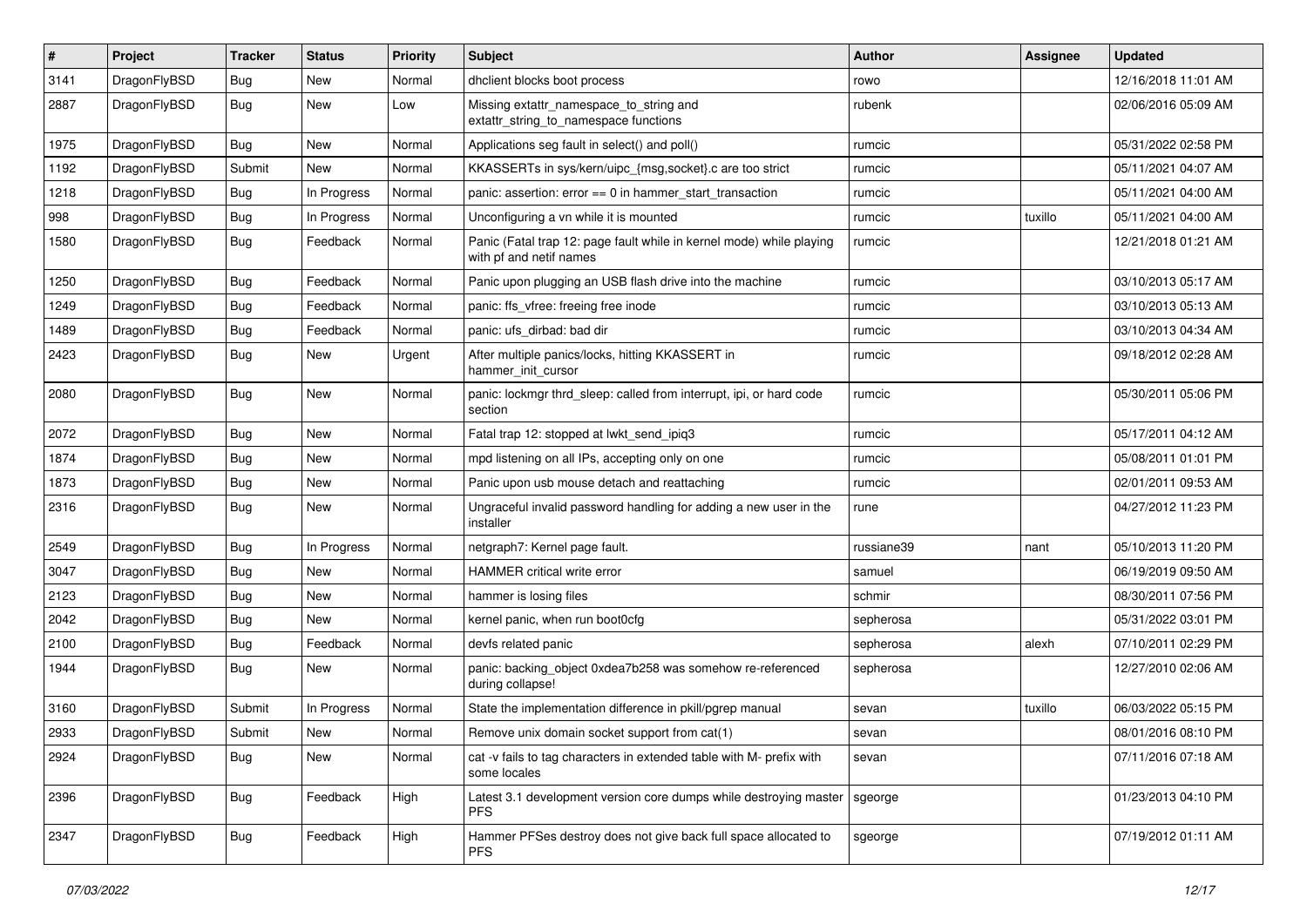| $\sharp$ | Project      | <b>Tracker</b> | <b>Status</b> | <b>Priority</b> | Subject                                                                             | <b>Author</b> | Assignee | <b>Updated</b>      |
|----------|--------------|----------------|---------------|-----------------|-------------------------------------------------------------------------------------|---------------|----------|---------------------|
| 2124     | DragonFlyBSD | Bug            | New           | Normal          | getty repeating too quickly on port /dev/ttyv0                                      | sgeorge.ml    |          | 09/01/2011 04:28 AM |
| 2891     | DragonFlyBSD | Bug            | New           | Normal          | Kernel panic in IEEE802.11 related code                                             | shamaz        |          | 05/29/2016 05:49 PM |
| 2863     | DragonFlyBSD | <b>Bug</b>     | <b>New</b>    | Normal          | HAMMER synch tid is zero                                                            | shamaz        |          | 12/12/2015 11:24 PM |
| 2820     | DragonFlyBSD | <b>Bug</b>     | New           | Normal          | TP-Link USB Wi-Fi adapter cannot be reattached to the system                        | shamaz        |          | 05/22/2015 09:45 PM |
| 1961     | DragonFlyBSD | Bug            | <b>New</b>    | Normal          | Can't create dump from DDB                                                          | shamaz        |          | 01/29/2011 09:02 PM |
| 1884     | DragonFlyBSD | Bug            | <b>New</b>    | Normal          | System completely freezes while listening music (devbuf: malloc<br>limit exceeded)  | shamaz        |          | 01/24/2011 05:00 PM |
| 1935     | DragonFlyBSD | Bug            | <b>New</b>    | Normal          | mouse does not work after switching between x and console                           | shamaz        |          | 12/13/2010 10:06 AM |
| 1302     | DragonFlyBSD | <b>Bug</b>     | In Progress   | Normal          | Checkpoint regression?                                                              | sjg           | sjg      | 07/10/2013 05:22 PM |
| 2061     | DragonFlyBSD | <b>Bug</b>     | <b>New</b>    | Normal          | USB keyboard boot panic                                                             | sjg           |          | 05/04/2012 12:20 AM |
| 2141     | DragonFlyBSD | <b>Bug</b>     | New           | Urgent          | loader and/or documentation broken                                                  | sjg           |          | 01/20/2012 10:51 AM |
| 1786     | DragonFlyBSD | Bug            | <b>New</b>    | Normal          | Calling NULL function pointer initiates panic loop                                  | sjg           |          | 10/11/2010 05:28 PM |
| 1964     | DragonFlyBSD | <b>Bug</b>     | <b>New</b>    | Normal          | iwn (panic assertion : wlan_assert_serialized)                                      | sjmm.ptr      | josepht  | 02/01/2011 12:57 PM |
| 2936     | DragonFlyBSD | <b>Bug</b>     | <b>New</b>    | Normal          | loader.efi crashes while loading kernel                                             | spaceille     |          | 08/20/2016 06:17 AM |
| 2587     | DragonFlyBSD | Bug            | New           | Normal          | SATA DVD writer not detected by DragonFly                                           | srussell      |          | 09/04/2020 08:55 AM |
| 2586     | DragonFlyBSD | <b>Bug</b>     | <b>New</b>    | Normal          | pf: "modulate" state seems problematic                                              | srussell      |          | 09/25/2013 07:36 PM |
| 2077     | DragonFlyBSD | Bug            | <b>New</b>    | Normal          | USB devices conflicting                                                             | srussell      |          | 05/17/2011 05:12 PM |
| 3129     | DragonFlyBSD | Bug            | <b>New</b>    | High            | Kernel panic with 5.2.0 on A2SDi-4C-HLN4F                                           | stateless     |          | 04/24/2018 12:50 AM |
| 2055     | DragonFlyBSD | Bug            | New           | Normal          | $ssh + IPV6 + bridge \Rightarrow connection freezes$                                | steve         |          | 04/24/2011 07:13 PM |
| 2004     | DragonFlyBSD | Bug            | <b>New</b>    | Normal          | LWKT_WAIT_IPIQ panic                                                                | steve         |          | 03/08/2011 05:46 PM |
| 2020     | DragonFlyBSD | <b>Bug</b>     | New           | Low             | Port brcm80211 driver from Linux to DragonFly BSD                                   | studer        |          | 03/05/2011 10:54 PM |
| 2082     | DragonFlyBSD | <b>Bug</b>     | <b>New</b>    | Normal          | dfbsd 2.10.1 amd64 - mc port build error with 'bmake bin-install'                   | sun-doctor    |          | 05/25/2011 07:18 PM |
| 2509     | DragonFlyBSD | Bug            | <b>New</b>    | Normal          | Redefinition of DIRBLKSIZ in restore(8)                                             | swildner      |          | 06/04/2022 04:40 AM |
| 243      | DragonFlyBSD | <b>Bug</b>     | Feedback      | Normal          | weird behavior in the shell                                                         | swildner      |          | 05/31/2022 02:51 PM |
| 1913     | DragonFlyBSD | Bug            | <b>New</b>    | Normal          | panic: assertion: ip->flush_state != HAMMER_FST_FLUSH in<br>hammer_flush_inode_core | swildner      |          | 11/20/2010 05:27 PM |
| 1907     | DragonFlyBSD | <b>Bug</b>     | New           | Normal          | Hammer crash in hammer_flusher_flush()                                              | swildner      |          | 11/11/2010 05:07 AM |
| 3205     | DragonFlyBSD | Bug            | Feedback      | High            | Go compiler net test failing                                                        | t dfbsd       | tuxillo  | 05/10/2021 02:45 AM |
| 3217     | DragonFlyBSD | <b>Bug</b>     | <b>New</b>    | Normal          | rescue tools: make install fails if rescue folder doesn't exist                     | t_dfbsd       |          | 11/27/2019 08:16 PM |
| 2915     | DragonFlyBSD | Bug            | <b>New</b>    | High            | Hammer mirror-copy problem                                                          | t_dfbsd       |          | 08/25/2016 05:28 AM |
| 2921     | DragonFlyBSD | Submit         | <b>New</b>    | Normal          | Allow moused to accept userland mouse events                                        | tautolog      |          | 05/11/2021 04:08 AM |
| 3135     | DragonFlyBSD | Submit         | New           | Normal          | Add EVFILT_RECV and EVFILT_SEND                                                     | tautolog      |          | 05/25/2018 09:59 PM |
| 3036     | DragonFlyBSD | <b>Bug</b>     | New           | Normal          | panic in icmp_redirect_start() ASSERT_IN_NETISR(0)                                  | tautolog      |          | 05/11/2017 07:27 PM |
| 3113     | DragonFlyBSD | <b>Bug</b>     | In Progress   | Urgent          | Booting vKernel fails due being out of swap space                                   | tcullen       |          | 05/11/2021 04:14 AM |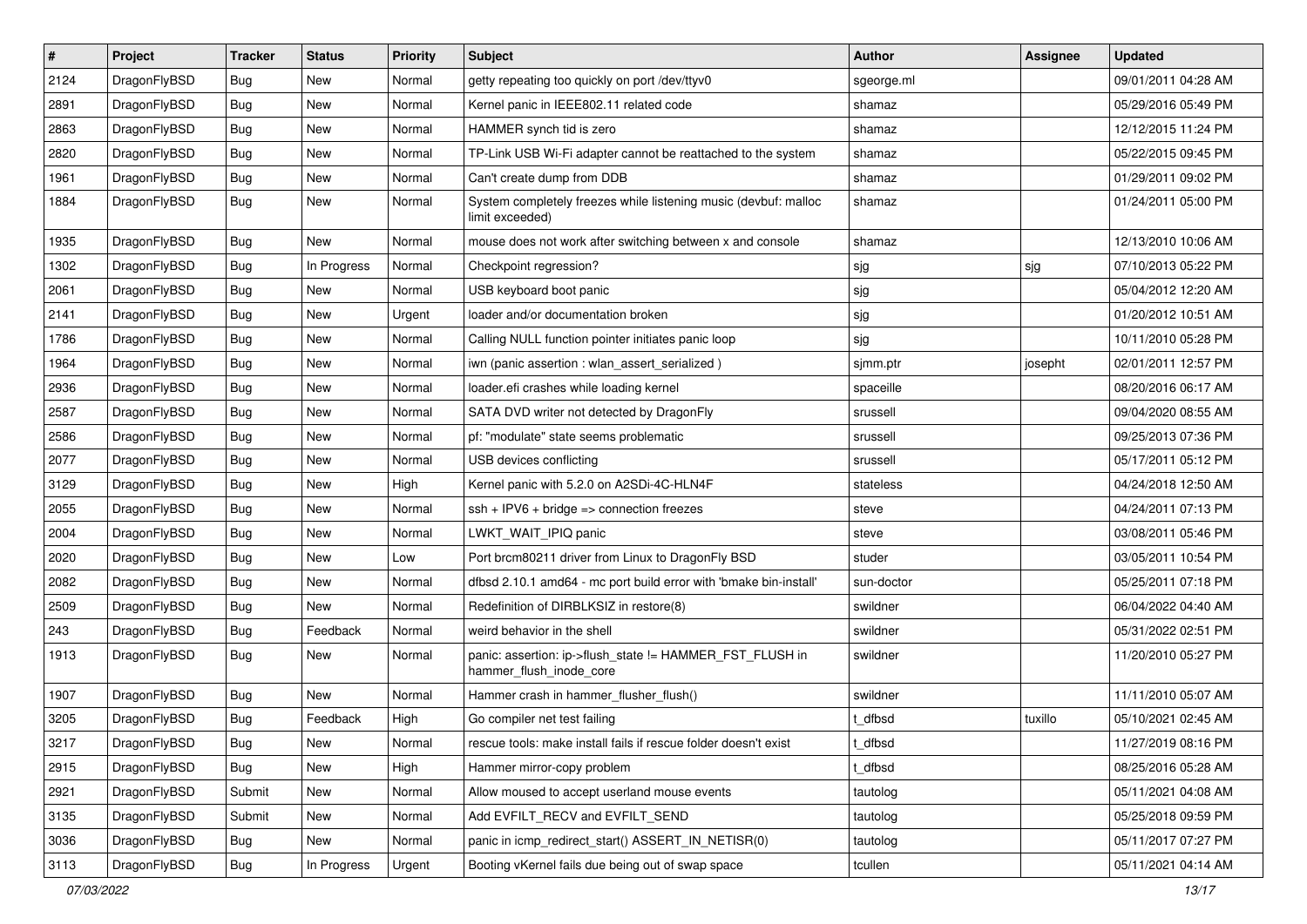| $\pmb{\#}$ | Project      | <b>Tracker</b> | <b>Status</b> | <b>Priority</b> | Subject                                                                                                  | <b>Author</b>     | Assignee | <b>Updated</b>      |
|------------|--------------|----------------|---------------|-----------------|----------------------------------------------------------------------------------------------------------|-------------------|----------|---------------------|
| 1127       | DragonFlyBSD | Bug            | Feedback      | Low             | cdrom drive not detected                                                                                 | tgr               | corecode | 01/15/2015 08:55 AM |
| 285        | DragonFlyBSD | Bug            | Feedback      | Low             | interrupt latency with re without ip address configured                                                  | thomas.nikolajsen |          | 02/20/2014 10:30 AM |
| 2609       | DragonFlyBSD | Bug            | New           | Normal          | master: panic: assertion<br>"LWKT TOKEN HELD ANY(vm object token(object))" failed in<br>swp_pager_lookup | thomas.nikolajsen |          | 11/28/2013 11:36 AM |
| 2436       | DragonFlyBSD | Bug            | New           | Normal          | panic: assertion "lp->lwp_qcpu == dd->cpuid" failed in<br>dfly acquire curproc                           | thomas.nikolajsen |          | 01/23/2013 11:07 AM |
| 2296       | DragonFlyBSD | Bug            | In Progress   | High            | panic: assertion "m->wire_count > 0" failed                                                              | thomas.nikolajsen |          | 08/30/2012 06:09 AM |
| 1984       | DragonFlyBSD | Bug            | New           | Normal          | hammer mount fails after crash - HAMMER: FIFO record bad head<br>signature                               | thomas.nikolajsen |          | 03/08/2011 06:57 PM |
| 2459       | DragonFlyBSD | <b>Bug</b>     | Feedback      | Normal          | apic problems with HP Probook 4510s                                                                      | thowe             |          | 11/27/2021 08:22 AM |
| 3316       | DragonFlyBSD | Bug            | New           | Normal          | hammer2_dirent_create() allows creating >1 dirents with the same<br>name                                 | tkusumi           |          | 06/05/2022 12:35 PM |
| 3312       | DragonFlyBSD | Submit         | New           | Normal          | hammer2: redundant chain modify after chain creation                                                     | tkusumi           |          | 05/15/2022 01:35 PM |
| 3269       | DragonFlyBSD | Bug            | In Progress   | Normal          | Is double-buffer'd buf still required by HAMMER2 ?                                                       | tkusumi           |          | 05/12/2021 04:09 PM |
| 3266       | DragonFlyBSD | Bug            | New           | High            | Filesystems broken due to "KKASSERT(count &<br>TOK COUNTMASK);"                                          | tkusumi           |          | 03/15/2021 01:21 PM |
| 3249       | DragonFlyBSD | Bug            | <b>New</b>    | Normal          | HAMMER2 fsync(2) not working properly                                                                    | tkusumi           |          | 09/21/2020 07:07 AM |
| 3246       | DragonFlyBSD | Bug            | New           | Normal          | HAMMER2 unable to handle ENOSPC properly                                                                 | tkusumi           |          | 09/04/2020 11:11 AM |
| 3184       | DragonFlyBSD | Bug            | <b>New</b>    | Normal          | tsleep(9) return value when PCATCH specified                                                             | tkusumi           |          | 04/03/2019 06:49 AM |
| 3142       | DragonFlyBSD | Submit         | New           | Normal          | lib/libdmsg: Unbreak using new API EVP_CIPHER_CTX_new()                                                  | tkusumi           |          | 07/08/2018 04:18 AM |
| 2857       | DragonFlyBSD | Bug            | New           | Normal          | hammer stalls via bitcoin-gt                                                                             | tkusumi           |          | 11/30/2015 06:52 AM |
| 2812       | DragonFlyBSD | <b>Bug</b>     | New           | Normal          | Panic on Intel DE3815TYKHE                                                                               | tmorp             |          | 05/14/2015 03:14 PM |
| 2931       | DragonFlyBSD | <b>Bug</b>     | New           | Low             | 'gdb' of 'vkernel' unable to print backtrace                                                             | tofergus          |          | 07/26/2016 01:51 PM |
| 2930       | DragonFlyBSD | Bug            | <b>New</b>    | High            | 'objcache' causes panic during 'nfs_readdir'                                                             | tofergus          |          | 07/26/2016 01:09 PM |
| 2473       | DragonFlyBSD | Bug            | New           | Normal          | Kernel crash when trying to up the wpi0 device (Dfly<br>v3.3.0.758.g47388-DEVELOPMENT)                   | tomaz             |          | 02/24/2014 08:50 AM |
| 1282       | DragonFlyBSD | Bug            | Feedback      | Normal          | panic (trap 12) when booting SMP kernel on Atom 330 (dual core)                                          | tomaz.borstnar    |          | 05/11/2021 04:00 AM |
| 1579       | DragonFlyBSD | Bug            | Feedback      | Normal          | dfly 2.4.1 does not like HP DL360G4p and Smart Array 6400 with<br>MSA <sub>20</sub>                      | tomaz.borstnar    | tuxillo  | 06/02/2014 02:44 PM |
| 3319       | DragonFlyBSD | Bug            | New           | Normal          | setproctitle() calls can change effect of later setproctitle() calls                                     | tonyc             |          | 06/29/2022 06:10 PM |
| 3252       | DragonFlyBSD | Bug            | New           | Normal          | tcsetattr/tcgetattr set errno incorrectly on non-TTY                                                     | tonyc             |          | 10/26/2020 09:34 PM |
| 806        | DragonFlyBSD | <b>Bug</b>     | Feedback      | Normal          | boot error on MacBook                                                                                    | tralamazza        |          | 06/04/2022 05:28 AM |
| 3170       | DragonFlyBSD | Bug            | New           | Normal          | repeatable nfsd crash                                                                                    | tse               |          | 06/11/2020 05:52 AM |
| 3208       | DragonFlyBSD | Bug            | New           | Normal          | Crash related to nfsd                                                                                    | tse               |          | 06/11/2020 05:52 AM |
| 3197       | DragonFlyBSD | Bug            | New           | Normal          | DragonFly upgrades                                                                                       | tse               |          | 04/18/2020 04:18 PM |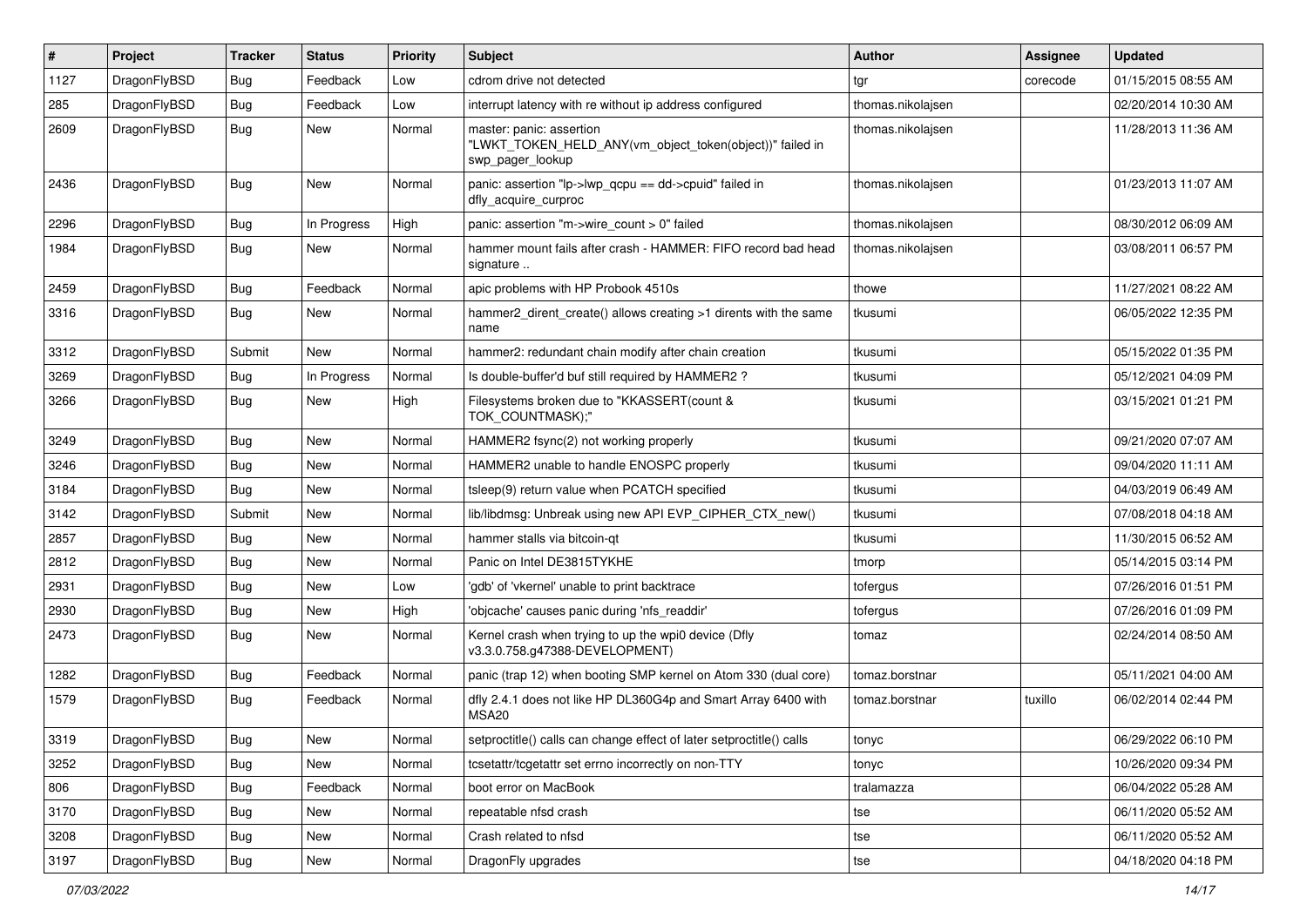| $\vert$ # | Project      | <b>Tracker</b> | <b>Status</b> | <b>Priority</b> | <b>Subject</b>                                                                                            | <b>Author</b> | Assignee | <b>Updated</b>      |
|-----------|--------------|----------------|---------------|-----------------|-----------------------------------------------------------------------------------------------------------|---------------|----------|---------------------|
| 3231      | DragonFlyBSD | Bug            | <b>New</b>    | Normal          | wifi drops on 5.8                                                                                         | tse           |          | 04/06/2020 05:08 AM |
| 3225      | DragonFlyBSD | <b>Bug</b>     | <b>New</b>    | Normal          | nfsd freeze when using qemu                                                                               | tse           |          | 03/17/2020 11:52 AM |
| 3199      | DragonFlyBSD | <b>Bug</b>     | <b>New</b>    | Normal          | PFS label not found panic                                                                                 | tse           |          | 08/21/2019 03:51 AM |
| 2140      | DragonFlyBSD | Bug            | <b>New</b>    | High            | hammer_io_delallocate panic with 'duplicate entry' message                                                | ttw           |          | 10/07/2011 12:22 PM |
| 2498      | DragonFlyBSD | Bug            | <b>New</b>    | Normal          | DFBSD v3.2.2-RELEASE - LIST_FIRST(&bp->b_dep) == NULL"<br>failed in vfs_vmio_release                      | tuxillo       |          | 05/31/2022 04:09 PM |
| 2495      | DragonFlyBSD | Bug            | <b>New</b>    | High            | DFBSD v3.3.0.960.g553fe7 - ocnt != 0" failed in<br>prop object release                                    | tuxillo       |          | 05/31/2022 04:08 PM |
| 3314      | DragonFlyBSD | Bug            | <b>New</b>    | Normal          | Bring virtio_console(4) from FreeBSD                                                                      | tuxillo       | tuxillo  | 05/29/2022 08:24 AM |
| 1819      | DragonFlyBSD | <b>Bug</b>     | In Progress   | Low             | truss - Major revamping task list                                                                         | tuxillo       | tuxillo  | 11/27/2021 08:45 AM |
| 3295      | DragonFlyBSD | <b>Bug</b>     | In Progress   | Normal          | Adapt devel/libvirt for nvmm                                                                              | tuxillo       | tuxillo  | 11/03/2021 04:56 PM |
| 2638      | DragonFlyBSD | Bug            | Feedback      | High            | Fix machdep.pmap_mmu_optimize                                                                             | tuxillo       |          | 05/11/2021 04:07 AM |
| 2636      | DragonFlyBSD | <b>Bug</b>     | Feedback      | Low             | Add -x flag to iostat (a la solaris)                                                                      | tuxillo       |          | 05/11/2021 04:07 AM |
| 2631      | DragonFlyBSD | Bug            | In Progress   | Low             | Verify library versioning current with full package build and switch it<br>on (after publishing packages) | tuxillo       |          | 05/11/2021 04:06 AM |
| 1332      | DragonFlyBSD | Bug            | Feedback      | Normal          | DFBSD 2.2 - Booting usbcdrom/usbsticks on thinkpad hangs on<br>"BTX Halted"                               | tuxillo       |          | 05/11/2021 04:00 AM |
| 2647      | DragonFlyBSD | Bug            | <b>New</b>    | Normal          | HAMMER panic on 3.6.0                                                                                     | tuxillo       |          | 05/11/2021 03:54 AM |
| 2641      | DragonFlyBSD | <b>Bug</b>     | <b>New</b>    | Normal          | Panic when loading natapci as module                                                                      | tuxillo       |          | 05/11/2021 03:54 AM |
| 2630      | DragonFlyBSD | Bug            | <b>New</b>    | Normal          | Bring in latest iconv fixes from FreeBSD10 as well as csmapper<br>updates                                 | tuxillo       |          | 05/11/2021 03:54 AM |
| 2358      | DragonFlyBSD | <b>Bug</b>     | In Progress   | Normal          | DFBSD v3.0.2.32.g928ca - panic: hammer: insufficient undo FIFO<br>space!                                  | tuxillo       | tuxillo  | 05/10/2021 02:50 AM |
| 3196      | DragonFlyBSD | Bug            | New           | Normal          | test issue after redmine upgrade (2)                                                                      | tuxillo       |          | 07/05/2019 04:33 AM |
| 3157      | DragonFlyBSD | <b>Bug</b>     | <b>New</b>    | Normal          | TP-Link UE300 not working in 5.2-RELEASE                                                                  | tuxillo       |          | 11/15/2018 02:08 PM |
| 2629      | DragonFlyBSD | <b>Bug</b>     | <b>New</b>    | Normal          | Replace gcc44 with llvm34, clang34, and libc++                                                            | tuxillo       |          | 06/02/2014 02:30 PM |
| 2556      | DragonFlyBSD | <b>Bug</b>     | Feedback      | Normal          | DragonFly v3.5.0.81.gd3479 - Process signal weirdness                                                     | tuxillo       |          | 12/17/2013 03:48 PM |
| 2084      | DragonFlyBSD | Bug            | New           | Normal          | DFBSD v2.11.0.242.g4d317 - panic: zone: entry not free                                                    | tuxillo       |          | 07/03/2012 01:23 AM |
| 2351      | DragonFlyBSD | <b>Bug</b>     | In Progress   | Normal          | DFBSD v3.1.0.579.g44ccf - Stuck during startup, random freezes                                            | tuxillo       |          | 04/24/2012 08:21 AM |
| 2345      | DragonFlyBSD | Bug            | In Progress   | Normal          | DFBSD v3.1.0.457.gd679f - NFS panic on diskless station                                                   | tuxillo       |          | 04/07/2012 05:22 PM |
| 2283      | DragonFlyBSD | Bug            | New           | Normal          | DFBSD DragonFly v2.13.0.957.g4f459 - pmap_release: page<br>should already be gone 0xc27120bc              | tuxillo       |          | 01/23/2012 03:03 AM |
| 2282      | DragonFlyBSD | <b>Bug</b>     | In Progress   | Normal          | gdb segfaults with certain corefiles                                                                      | tuxillo       |          | 01/18/2012 04:40 PM |
| 2224      | DragonFlyBSD | Bug            | New           | Normal          | v2.13.0.291.gaa7ec - Panic on fq while installing world                                                   | tuxillo       |          | 11/18/2011 01:40 AM |
| 2171      | DragonFlyBSD | <b>Bug</b>     | New           | Normal          | DFBSD v2.13.0.151.gdc8442 - panic: assertion "(*ptep &<br>$(PG_MANAGED PG_V)) == PG_V"$                   | tuxillo       |          | 11/04/2011 05:06 PM |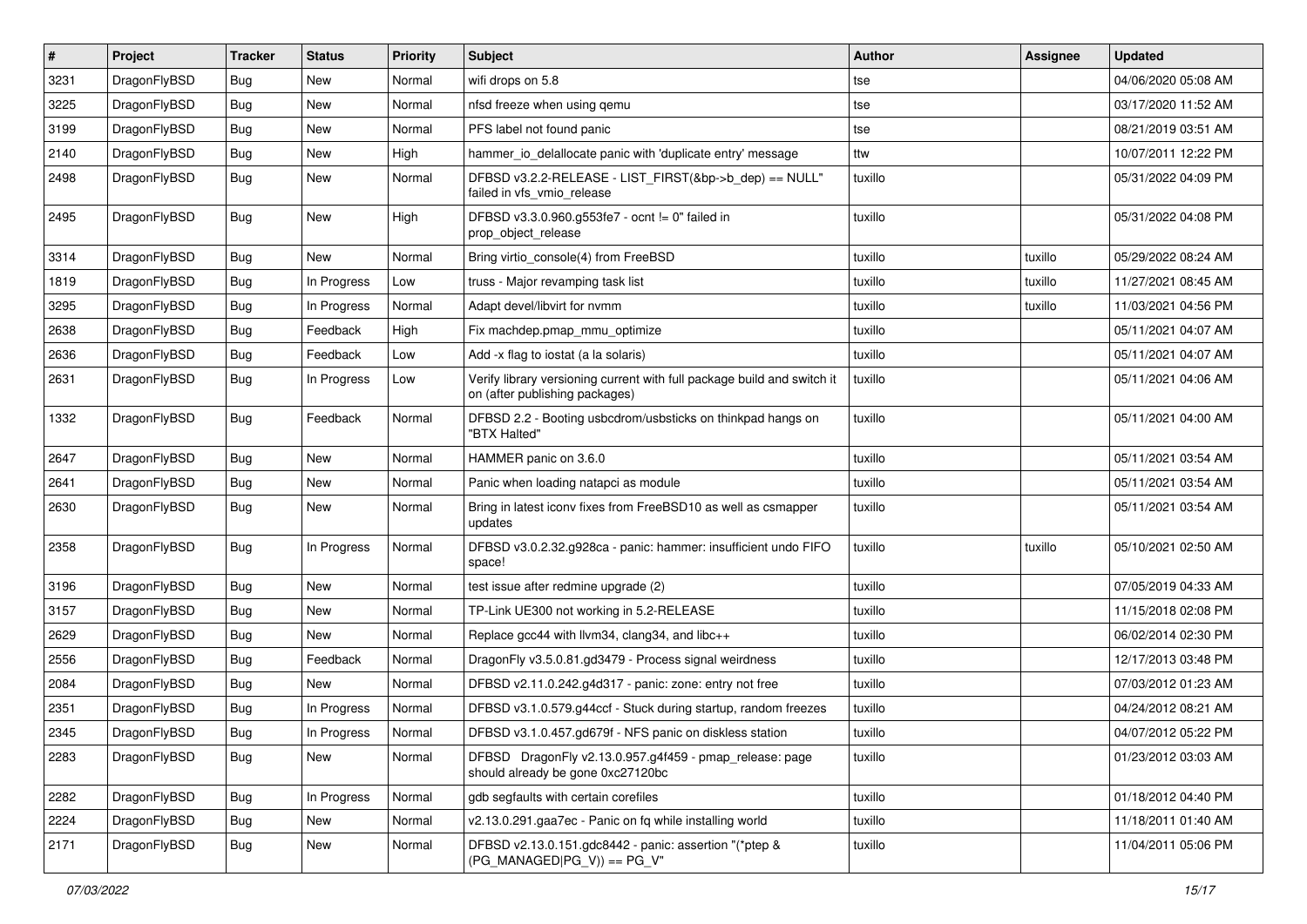| #    | Project      | <b>Tracker</b> | <b>Status</b> | Priority | <b>Subject</b>                                                                             | <b>Author</b>    | Assignee  | <b>Updated</b>      |
|------|--------------|----------------|---------------|----------|--------------------------------------------------------------------------------------------|------------------|-----------|---------------------|
| 2166 | DragonFlyBSD | <b>Bug</b>     | <b>New</b>    | Normal   | DFBSD v2.13.0.109.g05b9d - Strange lockups                                                 | tuxillo          |           | 10/29/2011 11:20 AM |
| 2129 | DragonFlyBSD | Bug            | <b>New</b>    | Normal   | DFBSD v2.11.0.661.gf9438 i386 - panic: lockmgr thrd sleep                                  | tuxillo          |           | 09/05/2011 09:49 AM |
| 1867 | DragonFlyBSD | Bug            | <b>New</b>    | Normal   | it(4) motherboard and fan problems                                                         | tuxillo          |           | 07/08/2011 10:48 AM |
| 2078 | DragonFlyBSD | Bug            | New           | Normal   | DFBSD i386 v2.11.0.201.g3ed2f - Panic during installworld into a<br>vn0 device             | tuxillo          |           | 05/19/2011 07:50 PM |
| 1959 | DragonFlyBSD | Bug            | <b>New</b>    | Normal   | DFBSD v2.9.1.422.gc98f2 - Panic during boot - IPv6 and PF                                  | tuxillo          |           | 01/13/2011 03:37 AM |
| 2828 | DragonFlyBSD | <b>Bug</b>     | <b>New</b>    | High     | On AMD APUs and Bulldozer CPUs, the machdep.cpu idle hit<br>sysctl should be 3 by default  | vadaszi          | vadaszi   | 05/11/2021 04:07 AM |
| 293  | DragonFlyBSD | <b>Bug</b>     | Feedback      | Low      | Various updates to the handbook                                                            | victor           | victor    | 03/10/2013 04:46 AM |
| 2360 | DragonFlyBSD | Bug            | In Progress   | Normal   | Wishlist: virtio driver import                                                             | vsrinivas        |           | 06/04/2022 04:16 AM |
| 1661 | DragonFlyBSD | <b>Bug</b>     | In Progress   | Normal   | panic on password entry mount smb filesystem                                               | vsrinivas        |           | 11/27/2021 08:29 AM |
| 1749 | DragonFlyBSD | <b>Bug</b>     | In Progress   | Normal   | HAMMER fsstress panic in hammer flush inode core<br>'ip->flush state != HAMMER FST FLUSH'  | vsrinivas        |           | 05/11/2021 04:06 AM |
| 1744 | DragonFlyBSD | Bug            | In Progress   | Normal   | HAMMER fsstress panic in hammer setup child callback                                       | vsrinivas        |           | 05/11/2021 04:05 AM |
| 2489 | DragonFlyBSD | Bug            | <b>New</b>    | Normal   | nmalloc doesn't cache VA for allocations > 8KB                                             | vsrinivas        |           | 06/10/2014 05:51 AM |
| 2490 | DragonFlyBSD | <b>Bug</b>     | New           | Normal   | nmalloc should color addresses to avoid cache bank conflictsw                              | vsrinivas        |           | 06/10/2014 05:51 AM |
| 2136 | DragonFlyBSD | Bug            | New           | Normal   | socketpair() doesn't free file descriptors on copyout failure                              | vsrinivas        |           | 04/05/2013 09:13 AM |
| 2081 | DragonFlyBSD | <b>Bug</b>     | Feedback      | Normal   | Panic on device "detach" / "failure"                                                       | vsrinivas        |           | 02/29/2012 07:11 AM |
| 2154 | DragonFlyBSD | Bug            | <b>New</b>    | Normal   | vkernel copyout() doesn't return EFAULT on error                                           | vsrinivas        |           | 10/20/2011 03:53 AM |
| 2113 | DragonFlyBSD | <b>Bug</b>     | New           | Normal   | nmalloc threaded program fork leak                                                         | vsrinivas        | vsrinivas | 08/11/2011 07:25 PM |
| 2071 | DragonFlyBSD | Bug            | New           | High     | Panic on assertion: (int)(flg->seq - seq) > 0 in hammer flusher flush<br>after inode error | vsrinivas        |           | 06/12/2011 07:59 AM |
| 2085 | DragonFlyBSD | Bug            | New           | Normal   | panic: assertion: $(m\rightarrow$ flags & PG MAPPED) == 0 in<br>vm_page_free_toq           | vsrinivas        |           | 06/10/2011 07:48 AM |
| 1861 | DragonFlyBSD | Bug            | New           | Normal   | panic via kprintf (lockmgr called in a hard section)                                       | vsrinivas        |           | 10/11/2010 12:56 AM |
| 1185 | DragonFlyBSD | Bug            | <b>New</b>    | High     | need a tool to merge changes into /etc                                                     | wa1ter           |           | 02/18/2014 06:02 AM |
| 3124 | DragonFlyBSD | Bug            | New           | High     | DragonFlyBSD 5.0.2 with Hammer2 with UEFI install doesn't boot                             | wiesl            |           | 06/18/2019 05:07 AM |
| 2886 | DragonFlyBSD | <b>Bug</b>     | New           | Normal   | dragonfly mail agent: sending a testmail causes high system load                           | worf             |           | 02/05/2016 05:53 AM |
| 2252 | DragonFlyBSD | Bug            | New           | Low      | snd hda not useable if loaded via /boot/loader.conf                                        | xbit             | swildner  | 12/14/2011 12:23 AM |
| 2287 | DragonFlyBSD | Bug            | New           | Normal   | HAMMER(ROOT) Illegal UNDO TAIL signature at<br>300000001967c000                            | y0n3t4n1         |           | 11/07/2018 01:22 AM |
| 2797 | DragonFlyBSD | <b>Bug</b>     | In Progress   | Low      | vkernels with & without machdep.pmap_mmu_optimize                                          | yellowrabbit2010 |           | 11/27/2021 08:06 AM |
| 2840 | DragonFlyBSD | Bug            | New           | Normal   | wrong voltage is reported                                                                  | vellowrabbit2010 |           | 09/11/2015 06:09 PM |
| 604  | DragonFlyBSD | Bug            | In Progress   | Normal   | 1.8.1-RELEASE - clock runs fast on mainboard ASUS P5A-B                                    | yeti             |           | 05/11/2021 03:55 AM |